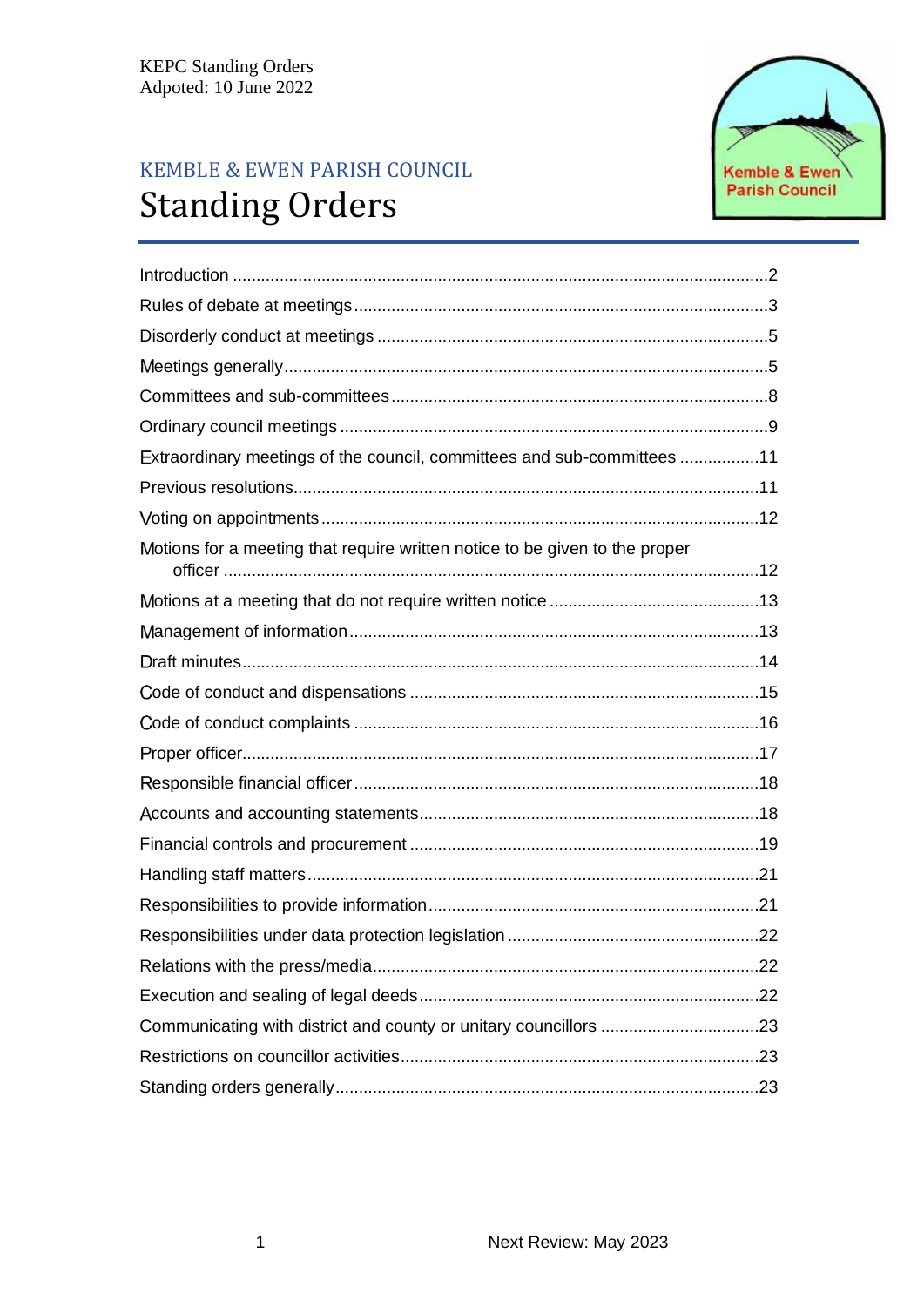# <span id="page-1-0"></span>**INTRODUCTION**

This is version two of Model Standing Orders 2018 (England) updated on April 2022. Update to Model Standing Order 18 only.

# **HOW TO USE MODEL STANDING ORDERS**

Standing orders are the written rules of a local council. Standing orders are essential to regulate the proceedings of a meeting. A council may also use standing orders to confirm or refer to various internal organisational and administrative arrangements. The standing orders of a council are not the same as the policies of a council but standing orders may refer to them.

Local councils operate within a wide statutory framework. NALC model standing orders incorporate and reference many statutory requirements to which councils are subject. It is not possible for the model standing orders to contain or reference all the statutory or legal requirements which apply to local councils. For example, it is not practical for model standing orders to document all obligations under data protection legislation. The statutory requirements to which a council is subject apply whether or not they are incorporated in a council's standing orders.

The model standing orders do not include model financial regulations. Financial regulations are standing orders to regulate and control the financial affairs and accounting procedures of a local council. The financial regulations, as opposed to the standing orders of a council, include most of the requirements relevant to the council's Responsible Financial Officer. Model financial regulations are available to councils in membership of NALC.

# **Drafting notes**

Model standing orders that are in bold type contain legal and statutory requirements. It is recommended that councils adopt them without changing them or their meaning. Model standing orders not in bold are designed to help councils operate effectively but they do not contain statutory requirements so they may be adopted as drafted or amended to suit a council's needs. It is NALC's view that all model standing orders will generally be suitable for councils.

For convenience, the word "councillor" is used in model standing orders and, unless the context suggests otherwise, includes a non-councillor with or without voting rights.

A model standing order that includes brackets like this '( )' requires information to be inserted by a council. A model standing order that includes brackets like this '[ ]' and the term 'OR' provides alternative options for a council to choose from when determining standing orders.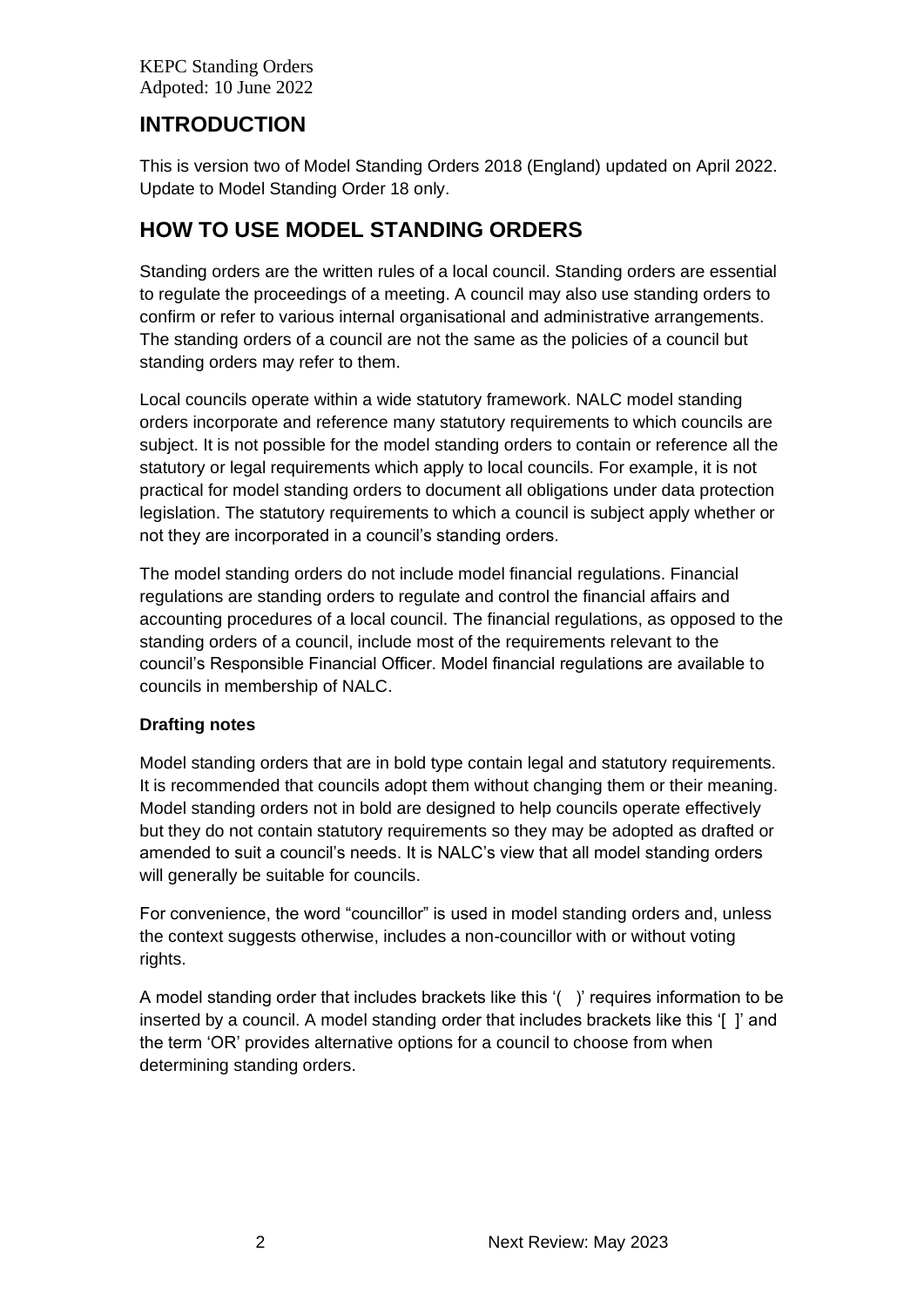#### <span id="page-2-0"></span> $1<sub>1</sub>$ **RULES OF DEBATE AT MEETINGS**

- a Motions on the agenda shall be considered in the order that they appear unless the order is changed at the discretion of the chairman of the meeting.
- b A motion (including an amendment) shall not be progressed unless it has been moved and seconded.
- c A motion on the agenda that is not moved by its proposer may be treated by the chairman of the meeting as withdrawn.
- d If a motion (including an amendment) has been seconded, it may be withdrawn by the proposer only with the consent of the seconder and the meeting.
- e An amendment is a proposal to remove or add words to a motion. It shall not negate the motion.
- f If an amendment to the original motion is carried, the original motion (as amended) becomes the substantive motion upon which further amendment(s) may be moved.
- g An amendment shall not be considered unless early verbal notice of it is given at the meeting and, if requested by the chairman of the meeting, is expressed in writing to the chairman.
- h A councillor may move an amendment to his own motion if agreed by the meeting. If a motion has already been seconded, the amendment shall be with the consent of the seconder and the meeting.
- i If there is more than one amendment to an original or substantive motion, the amendments shall be moved in the order directed by the chairman of the meeting.
- j Subject to standing order 1(k), only one amendment shall be moved and debated at a time, the order of which shall be directed by the chairman of the meeting.
- k One or more amendments may be discussed together if the chairman of the meeting considers this expedient but each amendment shall be voted upon separately.
- l A councillor may not move more than one amendment to an original or substantive motion.
- m The mover of an amendment has no right of reply at the end of debate on it.
- n Where a series of amendments to an original motion are carried, the mover of the original motion shall have a right of reply either at the end of debate on the first amendment or at the very end of debate on the final substantive motion immediately before it is put to the vote.
- o Unless permitted by the chairman of the meeting, a councillor may speak once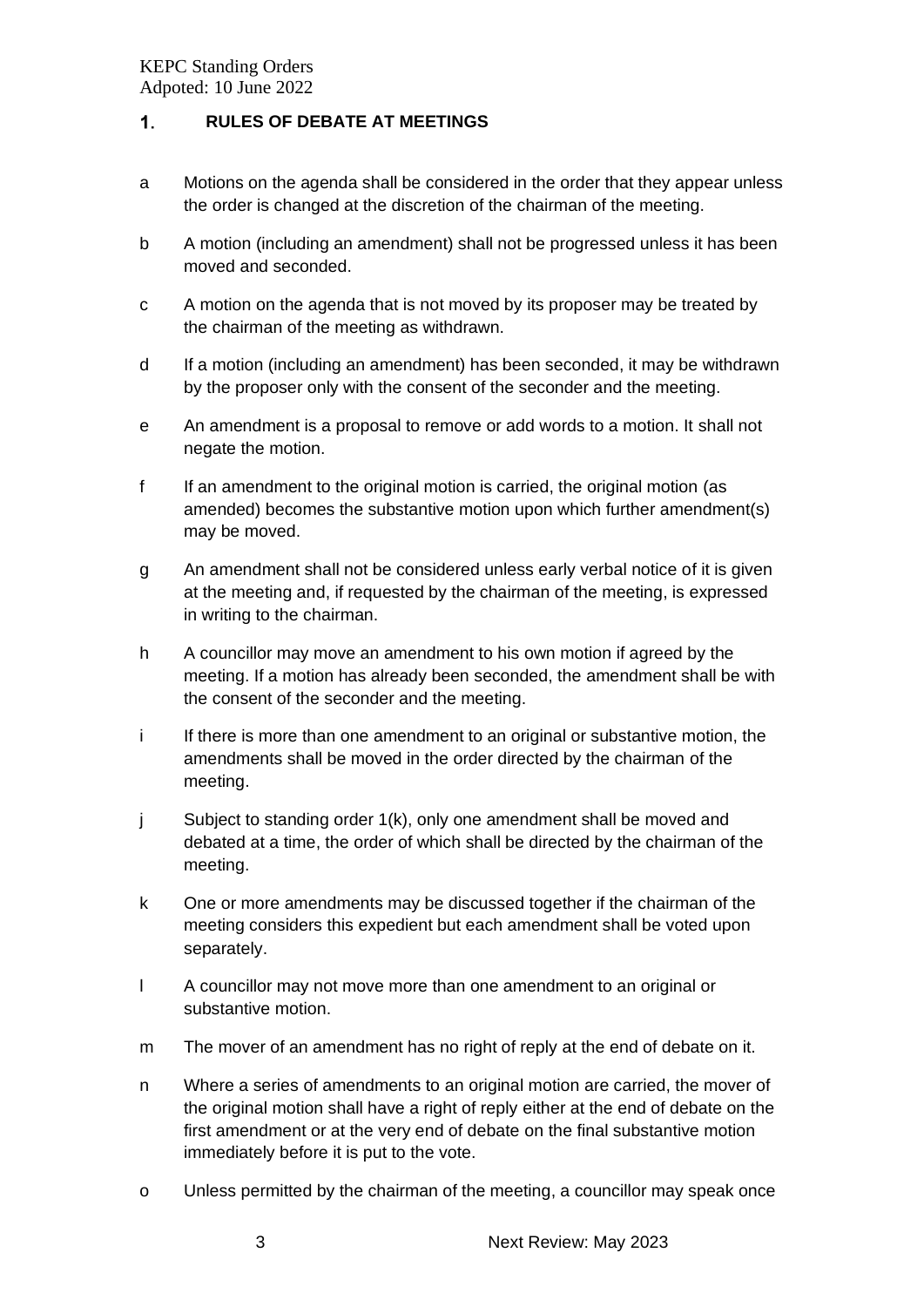in the debate on a motion except:

- i. to speak on an amendment moved by another councillor;
- ii. to move or speak on another amendment if the motion has been amended since he last spoke;
- iii. to make a point of order;
- iv. to give a personal explanation; or
- v. to exercise a right of reply.
- p During the debate on a motion, a councillor may interrupt only on a point of order or a personal explanation and the councillor who was interrupted shall stop speaking. A councillor raising a point of order shall identify the standing order which he considers has been breached or specify the other irregularity in the proceedings of the meeting he is concerned by.
- q A point of order shall be decided by the chairman of the meeting and his decision shall be final.
- r When a motion is under debate, no other motion shall be moved except:
	- i. to amend the motion;
	- ii. to proceed to the next business;
	- iii. to adjourn the debate;
	- iv. to put the motion to a vote;
	- v. to ask a person to be no longer heard or to leave the meeting;
	- vi. to refer a motion to a committee or sub-committee for consideration;
	- vii. to exclude the public and press;
	- viii. to adjourn the meeting; or
	- ix. to suspend particular standing order(s) excepting those which reflect mandatory statutory or legal requirements.
- s Before an original or substantive motion is put to the vote, the chairman of the meeting shall be satisfied that the motion has been sufficiently debated and that the mover of the motion under debate has exercised or waived his right of reply.
- t Excluding motions moved under standing order 1(r), the contributions or speeches by a councillor shall relate only to the motion under discussion and shall not exceed 5 minutes without the consent of the chairman of the meeting.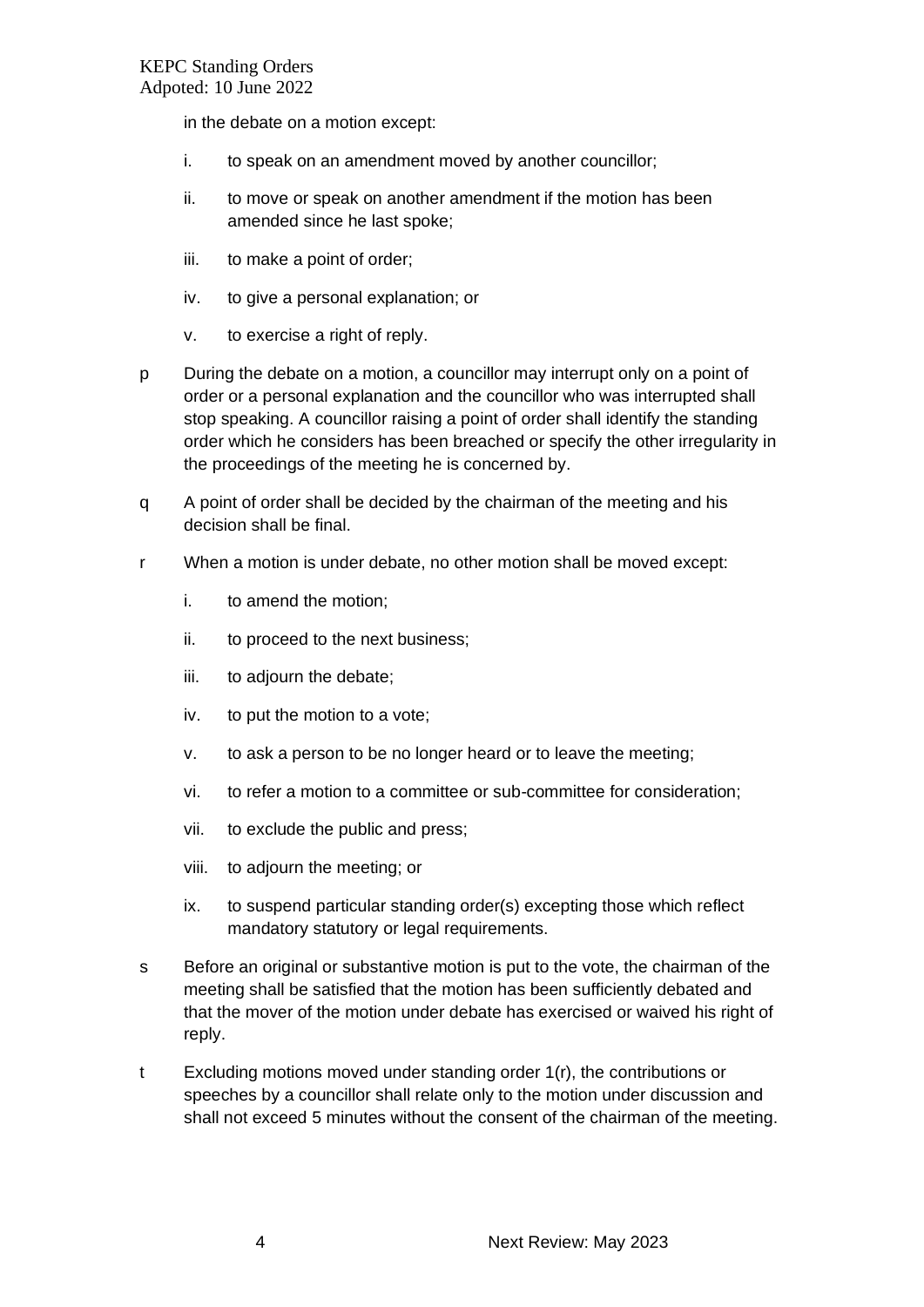#### <span id="page-4-0"></span> $2<sub>1</sub>$ **DISORDERLY CONDUCT AT MEETINGS**

- a No person shall obstruct the transaction of business at a meeting or behave offensively or improperly. If this standing order is ignored, the chairman of the meeting shall request such person(s) to moderate or improve their conduct.
- b If person(s) disregard the request of the chairman of the meeting to moderate or improve their conduct, any councillor or the chairman of the meeting may move that the person be no longer heard or be excluded from the meeting. The motion, if seconded, shall be put to the vote without discussion.
- c If a resolution made under standing order 2(b) is ignored, the chairman of the meeting may take further reasonable steps to restore order or to progress the meeting. This may include temporarily suspending or closing the meeting.

#### <span id="page-4-1"></span> $3.$ **MEETINGS GENERALLY**

| <b>Full Council meetings</b> | ● |
|------------------------------|---|
| Committee meetings           |   |
| Sub-committee meetings       |   |

- a **Meetings shall not take place in premises which at the time of the meeting are used for the supply of alcohol, unless no other premises are available free of charge or at a reasonable cost.**
- b **The minimum three clear days for notice of a meeting does not include the day on which notice was issued, the day of the meeting, a Sunday, a day of the Christmas break, a day of the Easter break or of a bank holiday or a day appointed for public thanksgiving or mourning.**
- c **The minimum three clear days' public notice for a meeting does not include the day on which the notice was issued or the day of the meeting unless the meeting is convened at shorter notice** OR [The minimum three clear days' public notice of a meeting does not include the day on which the notice was issued or the day of the meeting].
- ● d **Meetings shall be open to the public unless their presence is prejudicial to the public interest by reason of the confidential nature of the business to be transacted or for other special reasons. The public's exclusion from part or all of a meeting shall be by a resolution which shall give reasons for the public's exclusion.**
	- e Members of the public may make representations, answer questions and give evidence at a meeting which they are entitled to attend in respect of the business on the agenda.
	- f The period of time designated for public participation at a meeting in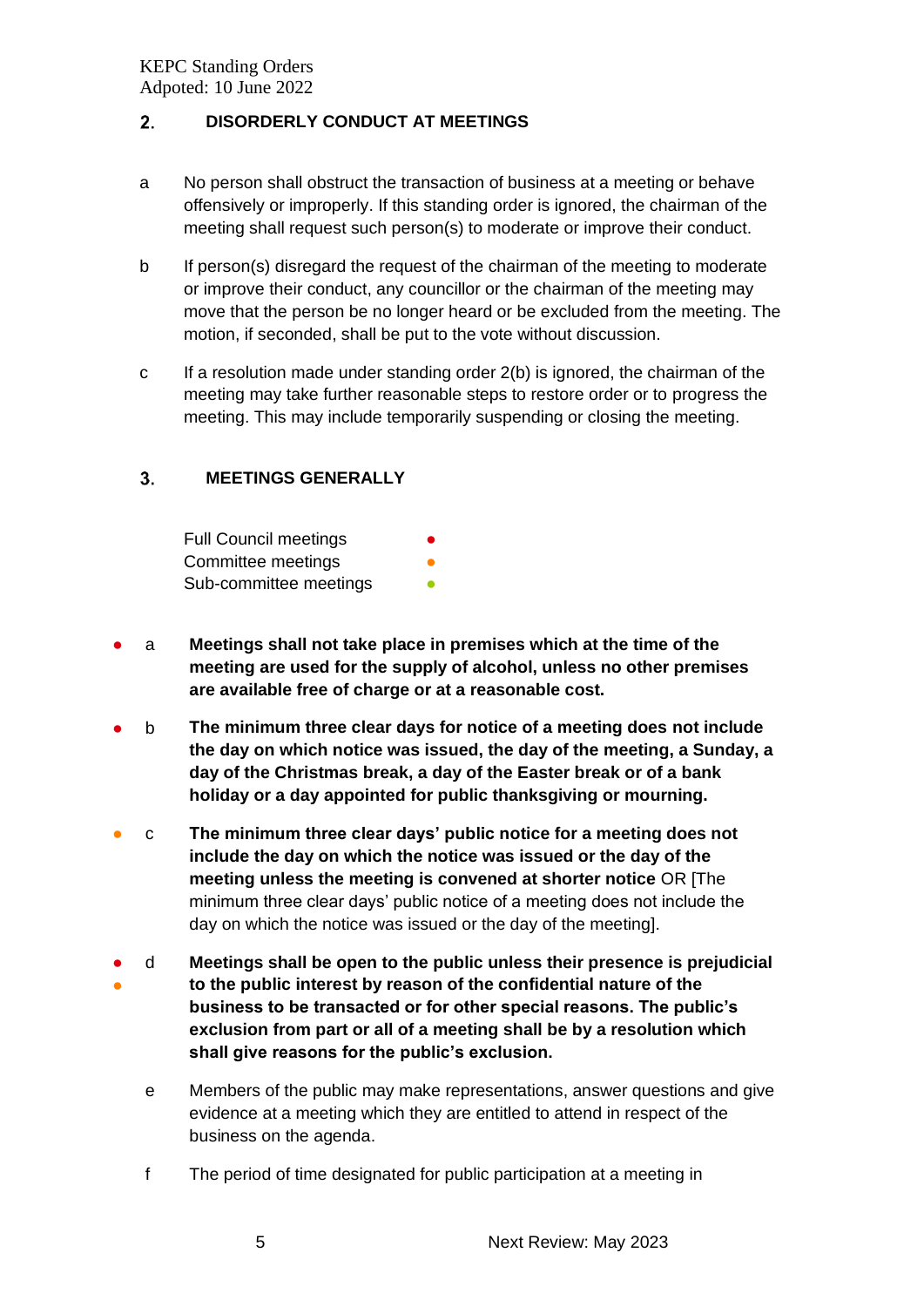accordance with standing order 3(e) shall not exceed 30 minutes unless directed by the chairman of the meeting.

- g Subject to standing order 3(f), a member of the public shall not speak for more than 5 minutes.
- h In accordance with standing order 3(e), a question shall not require a response at the meeting nor start a debate on the question. The chairman of the meeting may direct that a written or oral response be given.
- i A person shall raise his hand when requesting to speak and stand when speaking (except when a person has a disability or is likely to suffer discomfort). The chairman of the meeting may at any time permit a person to be seated when speaking.
- j A person who speaks at a meeting shall direct his comments to the chairman of the meeting.
- k Only one person is permitted to speak at a time. If more than one person wants to speak, the chairman of the meeting shall direct the order of speaking.
- ● l **Subject to standing order 3(m), a person who attends a meeting is permitted to report on the meeting whilst the meeting is open to the public. To "report" means to film, photograph, make an audio recording of meeting proceedings, use any other means for enabling persons not present to see or hear the meeting as it takes place or later or to report or to provide oral or written commentary about the meeting so that the report or commentary is available as the meeting takes place or later to persons not present.**
- ● m **A person present at a meeting may not provide an oral report or oral commentary about a meeting as it takes place without permission.**
- ● n **The press shall be provided with reasonable facilities for the taking of their report of all or part of a meeting at which they are entitled to be present.**
- o **Subject to standing orders which indicate otherwise, anything authorised or required to be done by, to or before the Chairman of the Council may in his absence be done by, to or before the Vice-Chairman of the Council (if there is one).**
- p **The Chairman of the Council, if present, shall preside at a meeting. If the Chairman is absent from a meeting, the Vice-Chairman of the Council (if there is one) if present, shall preside. If both the Chairman and the Vice-Chairman are absent from a meeting, a councillor as chosen by the councillors present at the meeting shall preside at the meeting.**
- q **Subject to a meeting being quorate, all questions at a meeting shall be**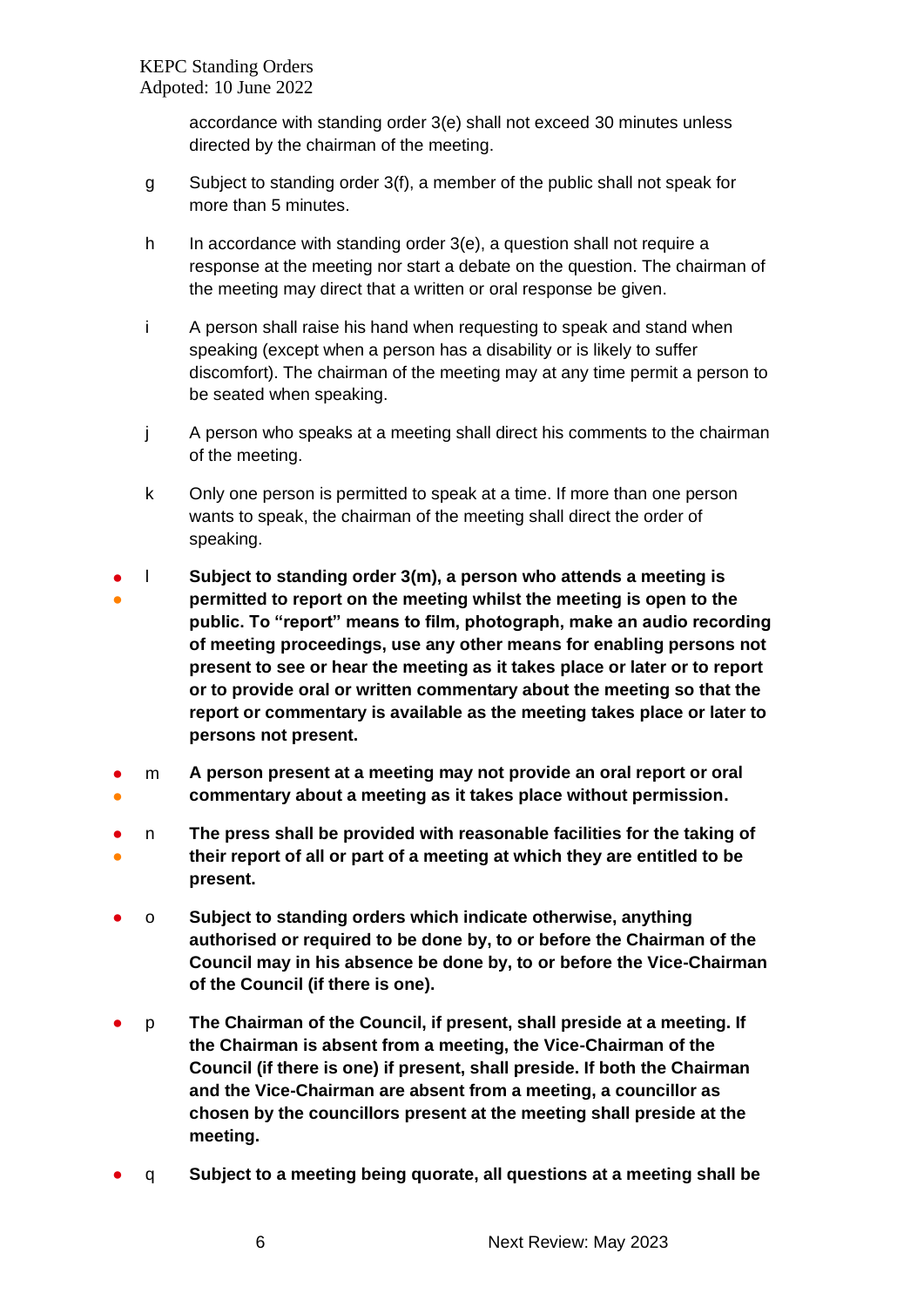- ● **decided by a majority of the councillors and non-councillors with voting rights present and voting.**
- r **The chairman of a meeting may give an original vote on any matter put**
- ● **to the vote, and in the case of an equality of votes may exercise his casting vote whether or not he gave an original vote.**

*See standing orders 5(h) and (i) for the different rules that apply in the election of the Chairman of the Council at the annual meeting of the Council.*

- s **Unless standing orders provide otherwise, voting on a question shall be by a show of hands. At the request of a councillor, the voting on any question shall be recorded so as to show whether each councillor present and voting gave his vote for or against that question.** Such a request shall be made before moving on to the next item of business on the agenda.
	- t The minutes of a meeting shall include an accurate record of the following:
		- i. the time and place of the meeting;
		- ii. the names of councillors who are present and the names of councillors who are absent;
		- iii. interests that have been declared by councillors and non-councillors with voting rights;
		- iv. the grant of dispensations (if any) to councillors and non-councillors with voting rights;
		- v. whether a councillor or non-councillor with voting rights left the meeting when matters that they held interests in were being considered;
		- vi. if there was a public participation session; and
		- vii. the resolutions made.
- u **A councillor or a non-councillor with voting rights who has a**
- ● **disclosable pecuniary interest or another interest as set out in the Council's code of conduct in a matter being considered at a meeting is subject to statutory limitations or restrictions under the code on his right to participate and vote on that matter.**
- v **No business may be transacted at a meeting unless at least one-third of the whole number of members of the Council are present and in no case shall the quorum of a meeting be less than three.**

*See standing order 4d(viii) for the quorum of a committee or sub-committee meeting.*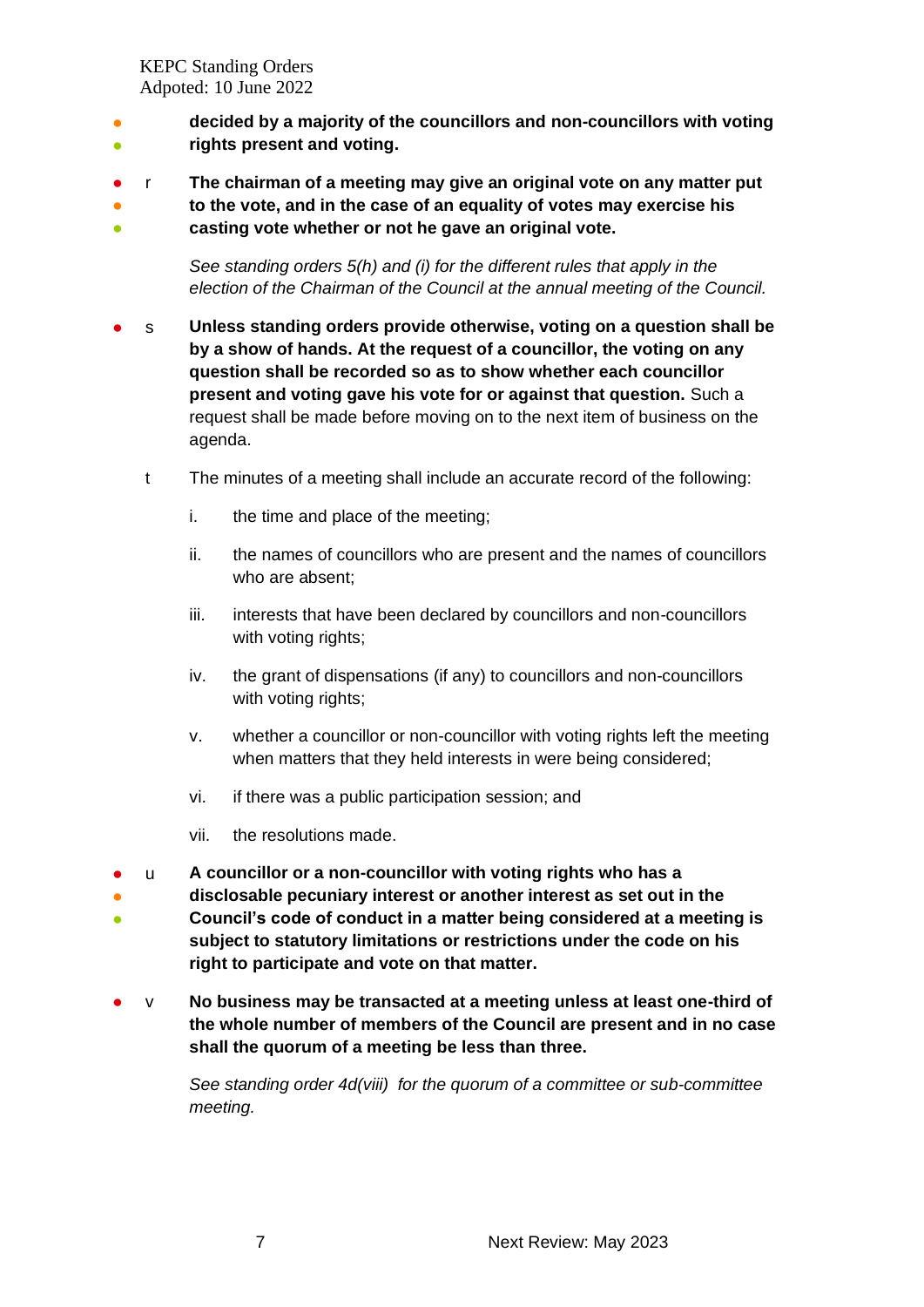- w **If a meeting is or becomes inquorate no business shall be transacted**
- ● and the meeting shall be closed. The business on the agenda for the meeting shall be adjourned to another meeting.
	- x A meeting shall not exceed a period of 3.5 hours.

#### <span id="page-7-0"></span> $\overline{4}$ . **COMMITTEES AND SUB-COMMITTEES**

- a **Unless the Council determines otherwise, a committee may appoint a sub-committee whose terms of reference and members shall be determined by the committee.**
- b **The members of a committee may include non-councillors unless it is a committee which regulates and controls the finances of the Council.**
- c **Unless the Council determines otherwise, all the members of an advisory committee and a sub-committee of the advisory committee may be noncouncillors.**
- d The Council may appoint standing committees or other committees as may be necessary, and:
	- i. shall determine their terms of reference;
	- ii. shall determine the number and time of the ordinary meetings of a standing committee up until the date of the next annual meeting of the Council;
	- iii. shall permit a committee, other than in respect of the ordinary meetings of a committee, to determine the number and time of its meetings;
	- iv. shall, subject to standing orders 4(b) and (c), appoint and determine the terms of office of members of such a committee;
	- v. may, subject to standing orders 4(b) and (c), appoint and determine the terms of office of the substitute members to a committee whose role is to replace the ordinary members at a meeting of a committee if the ordinary members of the committee confirm to the Proper Officer 3 days before the meeting that they are unable to attend;
	- vi. shall, after it has appointed the members of a standing committee, appoint the chairman of the standing committee;
	- vii. shall permit a committee other than a standing committee, to appoint its own chairman at the first meeting of the committee;
	- viii. shall determine the place, notice requirements and quorum for a meeting of a committee and a sub-committee which, in both cases, shall be no less than three;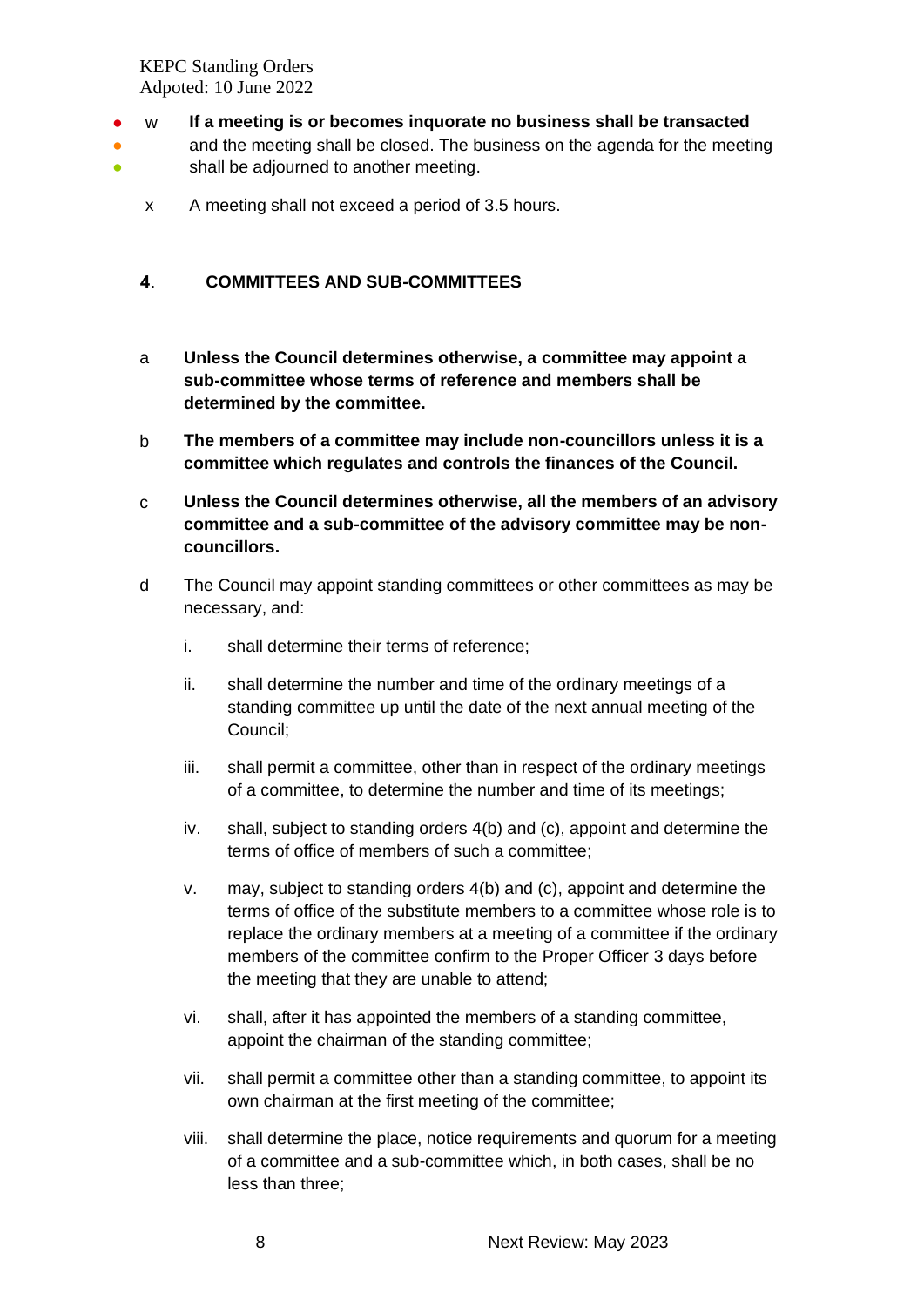- ix. shall determine if the public may participate at a meeting of a committee;
- x. shall determine if the public and press are permitted to attend the meetings of a sub-committee and also the advance public notice requirements, if any, required for the meetings of a sub-committee;
- xi. shall determine if the public may participate at a meeting of a subcommittee that they are permitted to attend; and
- xii. may dissolve a committee or a sub-committee.

#### <span id="page-8-0"></span>5. **ORDINARY COUNCIL MEETINGS**

- a **In an election year, the annual meeting of the Council shall be held on or within 14 days following the day on which the councillors elected take office.**
- b **In a year which is not an election year, the annual meeting of the Council shall be held on such day in May as the Council decides.**
- c **If no other time is fixed, the annual meeting of the Council shall take place at 6pm.**
- d **In addition to the annual meeting of the Council, at least three other ordinary meetings shall be held in each year on such dates and times as the Council decides.**
- e **The first business conducted at the annual meeting of the Council shall be the election of the Chairman and Vice-Chairman (if there is one) of the Council.**
- f **The Chairman of the Council, unless he has resigned or becomes disqualified, shall continue in office and preside at the annual meeting until his successor is elected at the next annual meeting of the Council.**
- g **The Vice-Chairman of the Council, if there is one, unless he resigns or becomes disqualified, shall hold office until immediately after the election of the Chairman of the Council at the next annual meeting of the Council.**
- h **In an election year, if the current Chairman of the Council has not been re-elected as a member of the Council, he shall preside at the annual meeting until a successor Chairman of the Council has been elected. The current Chairman of the Council shall not have an original vote in respect of the election of the new Chairman of the Council but shall give a casting vote in the case of an equality of votes.**
- i **In an election year, if the current Chairman of the Council has been reelected as a member of the Council, he shall preside at the annual meeting until a new Chairman of the Council has been elected. He may**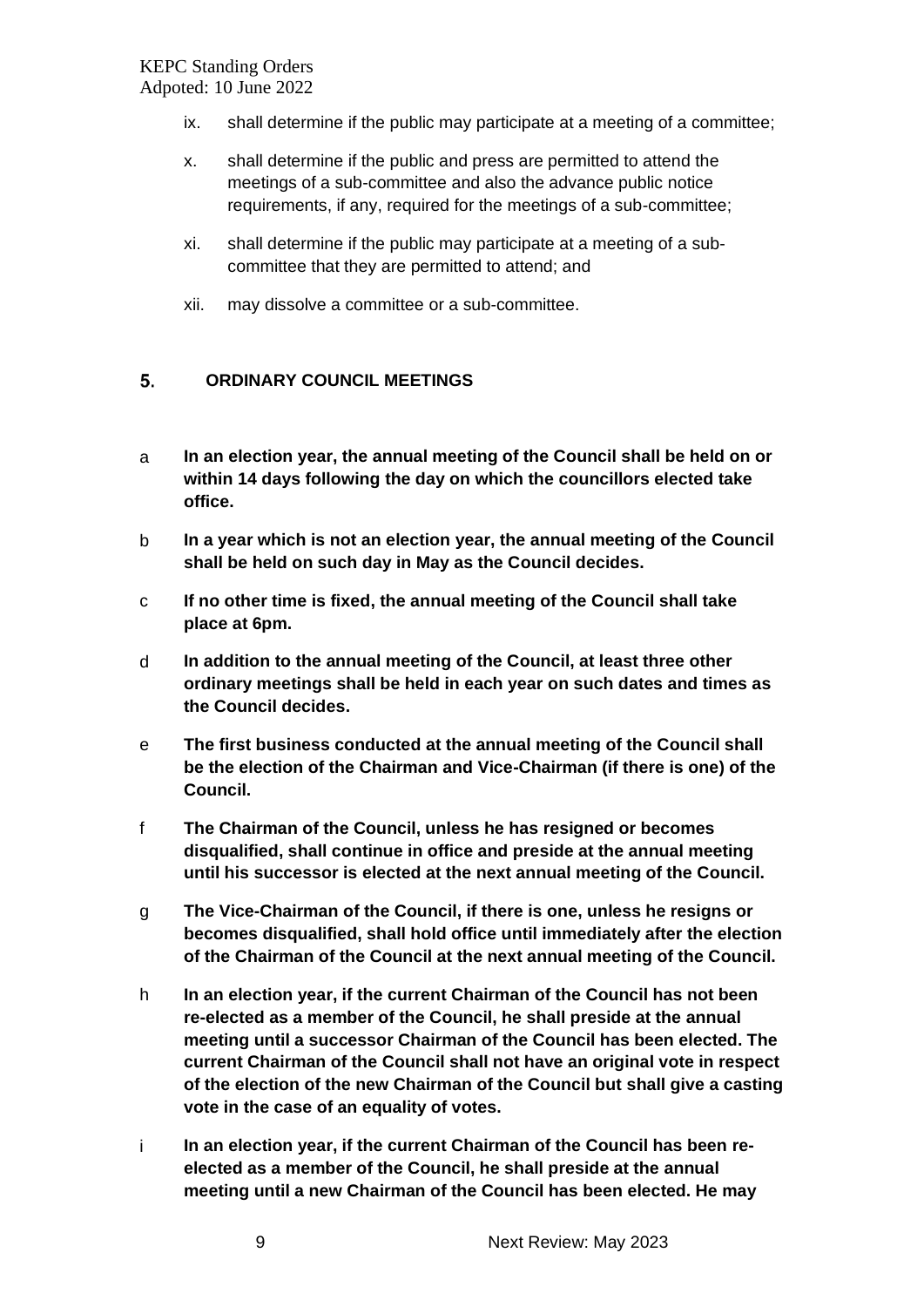**exercise an original vote in respect of the election of the new Chairman of the Council and shall give a casting vote in the case of an equality of votes.**

- j Following the election of the Chairman of the Council and Vice-Chairman (if there is one) of the Council at the annual meeting, the business shall include:
	- i. **In an election year, delivery by the Chairman of the Council and councillors of their acceptance of office forms unless the Council resolves for this to be done at a later date. In a year which is not an election year, delivery by the Chairman of the Council of his acceptance of office form unless the Council resolves for this to be done at a later date;**
	- ii. Confirmation of the accuracy of the minutes of the last meeting of the Council;
	- iii. Receipt of the minutes of the last meeting of a committee;
	- iv. Consideration of the recommendations made by a committee;
	- v. Review of delegation arrangements to committees, sub-committees, staff and other local authorities;
	- vi. Review of the terms of reference for committees;
	- vii. Appointment of members to existing committees;
	- viii. Appointment of any new committees in accordance with standing order 4;
	- ix. Review and adoption of appropriate standing orders and financial regulations;
	- x. Review of arrangements (including legal agreements) with other local authorities, not-for-profit bodies and businesses.
	- xi. Review of representation on or work with external bodies and arrangements for reporting back;
	- xii. In an election year, to make arrangements with a view to the Council becoming eligible to exercise the general power of competence in the future;
	- xiii. Review of inventory of land and other assets including buildings and office equipment;
	- xiv. Confirmation of arrangements for insurance cover in respect of all insurable risks;
	- xv. Review of the Council's and/or staff subscriptions to other bodies;
	- xvi. Review of the Council's complaints procedure;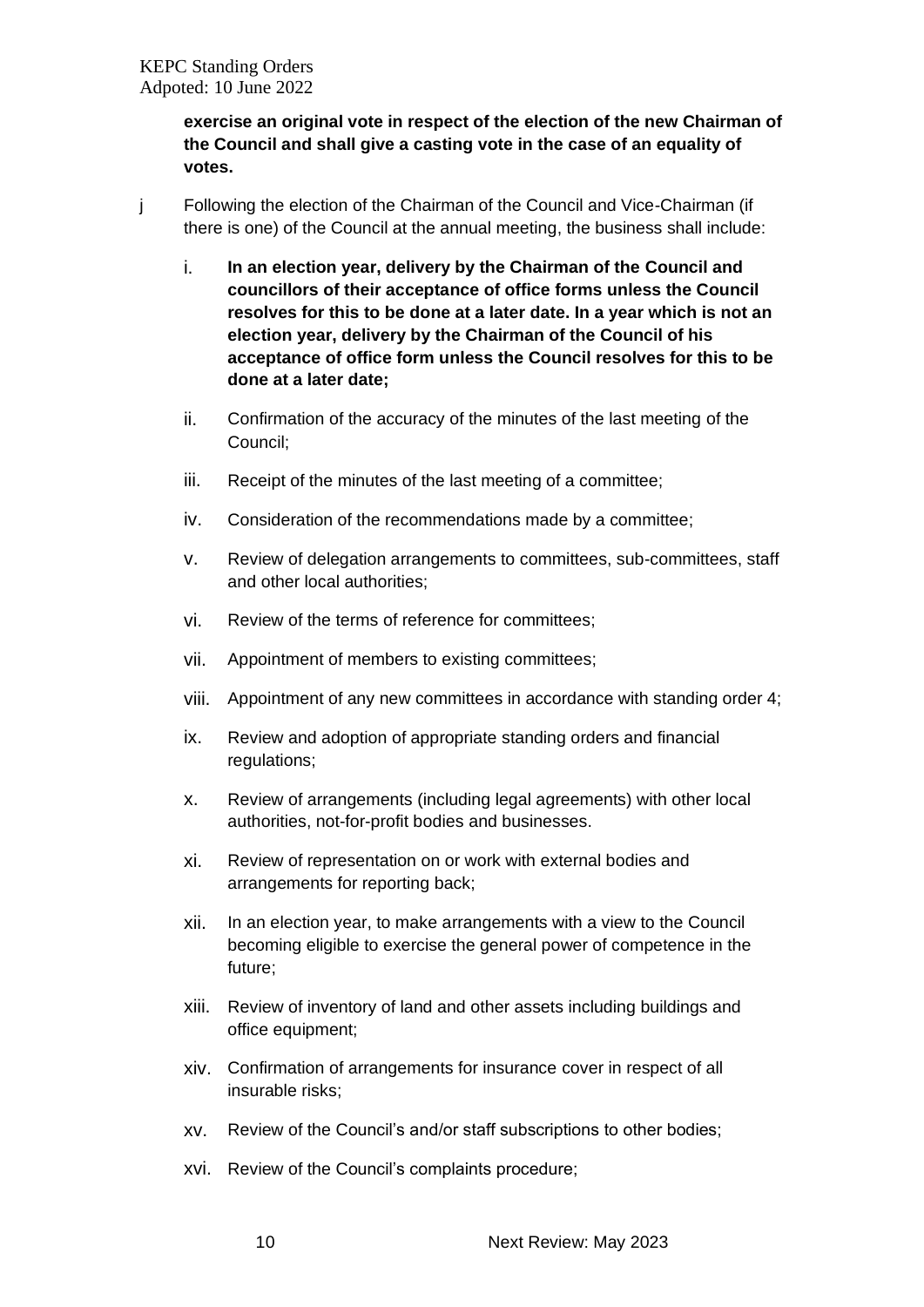- xvii. Review of the Council's policies, procedures and practices in respect of its obligations under freedom of information and data protection legislation (*see also standing orders 11, 20 and 21*);
- xviii. Review of the Council's policy for dealing with the press/media;
- xix. Review of the Council's employment policies and procedures;
- xx. Review of the Council's expenditure incurred under s.137 of the Local Government Act 1972 or the general power of competence.
- xxi. Determining the time and place of ordinary meetings of the Council up to and including the next annual meeting of the Council.

#### <span id="page-10-0"></span>6. **EXTRAORDINARY MEETINGS OF THE COUNCIL, COMMITTEES AND SUB-COMMITTEES**

- a **The Chairman of the Council may convene an extraordinary meeting of the Council at any time.**
- b **If the Chairman of the Council does not call an extraordinary meeting of the Council within seven days of having been requested in writing to do so by two councillors, any two councillors may convene an extraordinary meeting of the Council. The public notice giving the time, place and agenda for such a meeting shall be signed by the two councillors.**
- c The chairman of a committee [or a sub-committee] may convene an extraordinary meeting of the committee [or the sub-committee] at any time.
- d If the chairman of a committee [or a sub-committee] does not call an extraordinary meeting within 7 days of having been requested to do so by 2 members of the committee [or the sub-committee], any 2 members of the committee [or the sub-committee] may convene an extraordinary meeting of the committee [or a sub-committee].

#### <span id="page-10-1"></span> $7.$ **PREVIOUS RESOLUTIONS**

- a A resolution shall not be reversed within six months except either by a special motion, which requires written notice by at least 3 councillors to be given to the Proper Officer in accordance with standing order 9, or by a motion moved in pursuance of the recommendation of a committee or a sub-committee.
- b When a motion moved pursuant to standing order 7(a) has been disposed of, no similar motion may be moved for a further six months.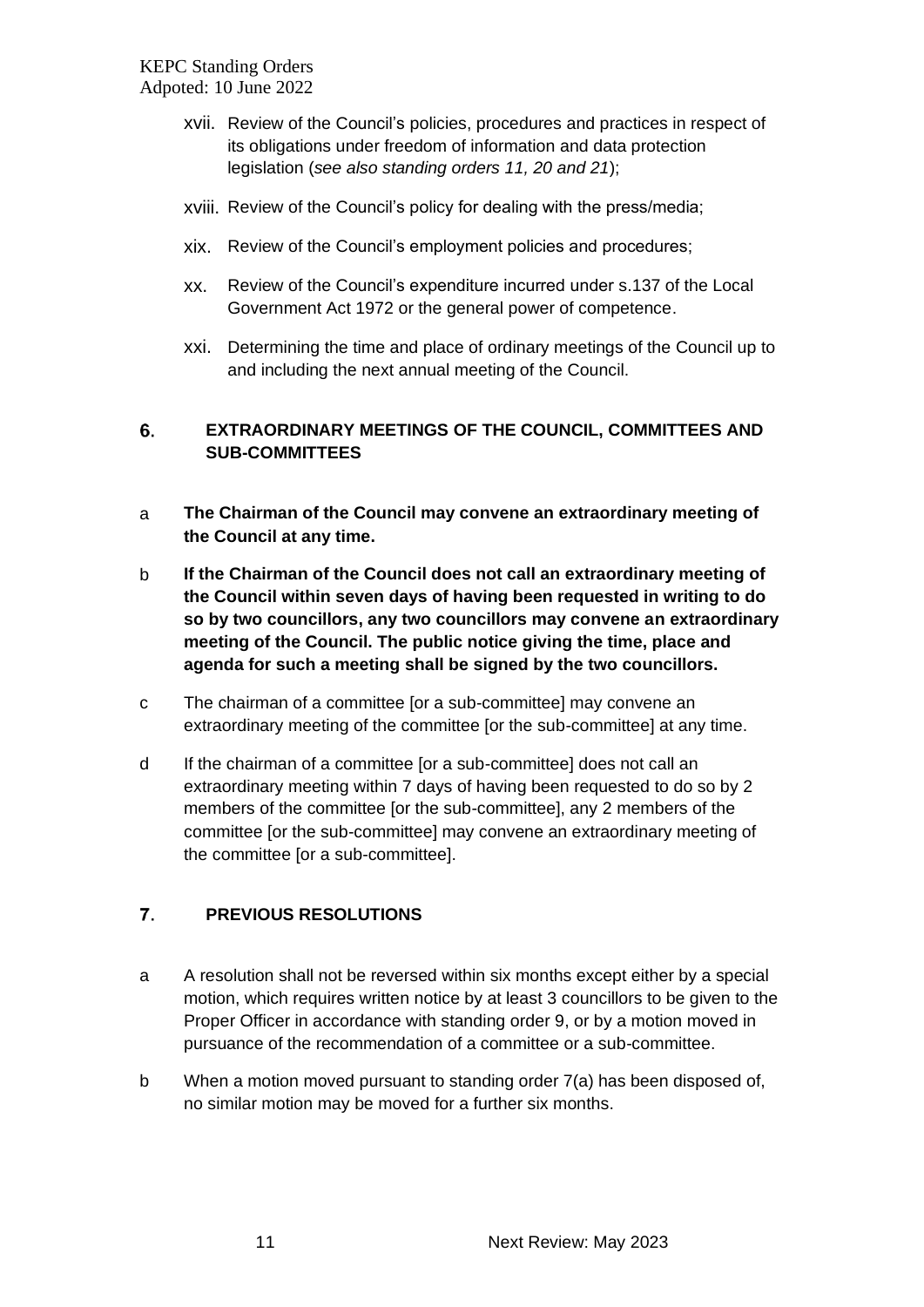#### <span id="page-11-0"></span>8. **VOTING ON APPOINTMENTS**

a Where more than two persons have been nominated for a position to be filled by the Council and none of those persons has received an absolute majority of votes in their favour, the name of the person having the least number of votes shall be struck off the list and a fresh vote taken. This process shall continue until a majority of votes is given in favour of one person. A tie in votes may be settled by the casting vote exercisable by the chairman of the meeting.

#### <span id="page-11-1"></span>**MOTIONS FOR A MEETING THAT REQUIRE WRITTEN NOTICE TO BE**  9. **GIVEN TO THE PROPER OFFICER**

- a A motion shall relate to the responsibilities of the meeting for which it is tabled and in any event shall relate to the performance of the Council's statutory functions, powers and obligations or an issue which specifically affects the Council's area or its residents.
- b No motion may be moved at a meeting unless it is on the agenda and the mover has given written notice of its wording to the Proper Officer at least 5 clear days before the meeting. Clear days do not include the day of the notice or the day of the meeting.
- c The Proper Officer may, before including a motion on the agenda received in accordance with standing order 9(b), correct obvious grammatical or typographical errors in the wording of the motion.
- d If the Proper Officer considers the wording of a motion received in accordance with standing order 9(b) is not clear in meaning, the motion shall be rejected until the mover of the motion resubmits it, so that it can be understood, in writing, to the Proper Officer at least 5 clear days before the meeting.
- e If the wording or subject of a proposed motion is considered improper, the Proper Officer shall consult with the chairman of the forthcoming meeting or, as the case may be, the councillors who have convened the meeting, to consider whether the motion shall be included in the agenda or rejected.
- f The decision of the Proper Officer as to whether or not to include the motion on the agenda shall be final.
- g Motions received shall be recorded and numbered in the order that they are received.
- h Motions rejected shall be recorded with an explanation by the Proper Officer of the reason for rejection.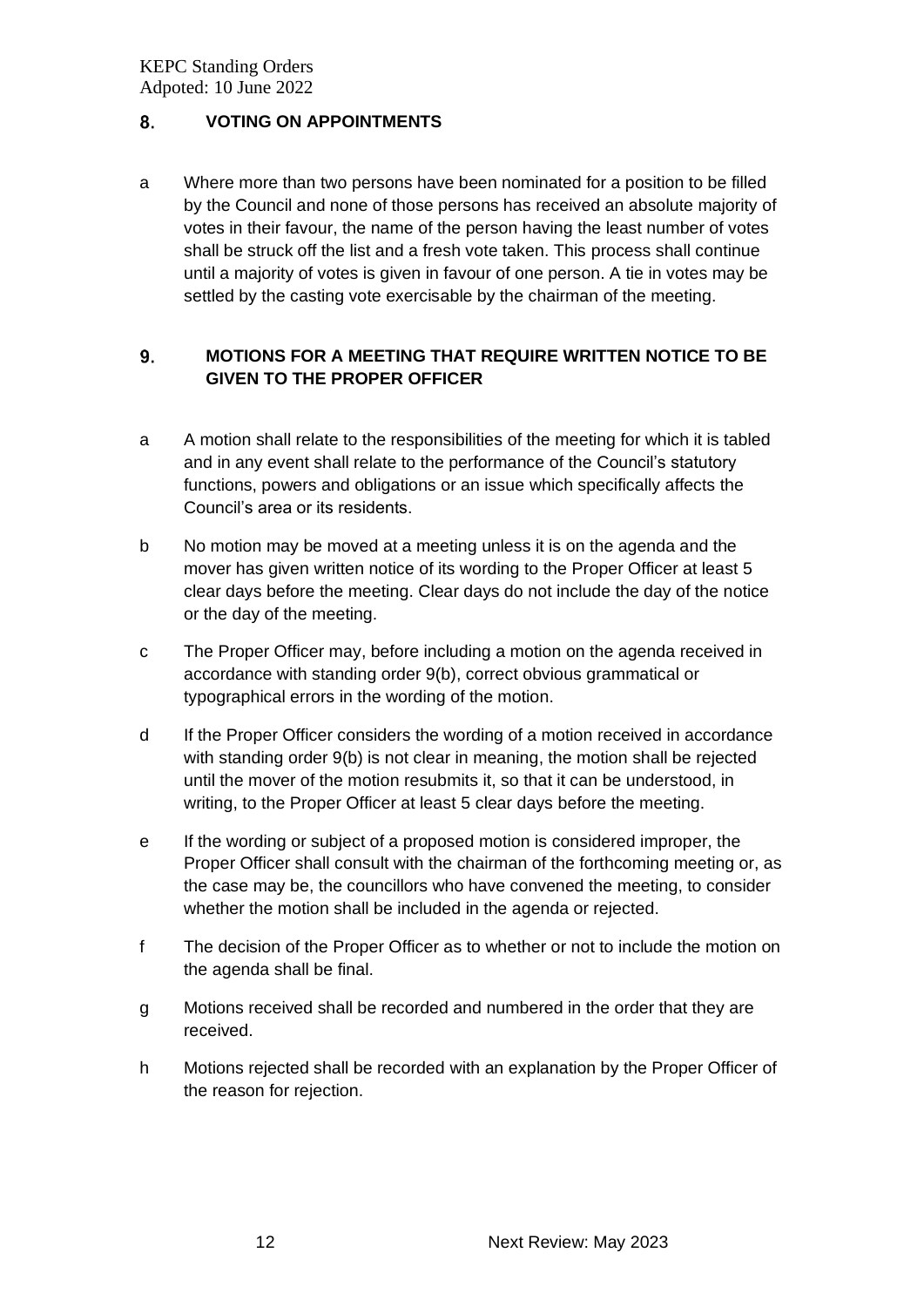#### <span id="page-12-0"></span> $10.$ **MOTIONS AT A MEETING THAT DO NOT REQUIRE WRITTEN NOTICE**

- a The following motions may be moved at a meeting without written notice to the Proper Officer:
	- i. to correct an inaccuracy in the draft minutes of a meeting;
	- ii. to move to a vote;
	- iii. to defer consideration of a motion;
	- iv. to refer a motion to a particular committee or sub-committee;
	- v. to appoint a person to preside at a meeting;
	- vi. to change the order of business on the agenda;
	- vii. to proceed to the next business on the agenda;
	- viii. to require a written report;
	- ix. to appoint a committee or sub-committee and their members;
	- x. to extend the time limits for speaking;
	- xi. to exclude the press and public from a meeting in respect of confidential or other information which is prejudicial to the public interest;
	- xii. to not hear further from a councillor or a member of the public;
	- xiii. to exclude a councillor or member of the public for disorderly conduct;
	- xiv. to temporarily suspend the meeting;
	- xv. to suspend a particular standing order (unless it reflects mandatory statutory or legal requirements);
	- xvi. to adjourn the meeting; or
	- xvii. to close the meeting.

#### <span id="page-12-1"></span> $11.$ **MANAGEMENT OF INFORMATION**

*See also standing order 20.*

a **The Council shall have in place and keep under review, technical and organisational measures to keep secure information (including personal data) which it holds in paper and electronic form. Such arrangements shall include deciding who has access to personal data and encryption of personal data.**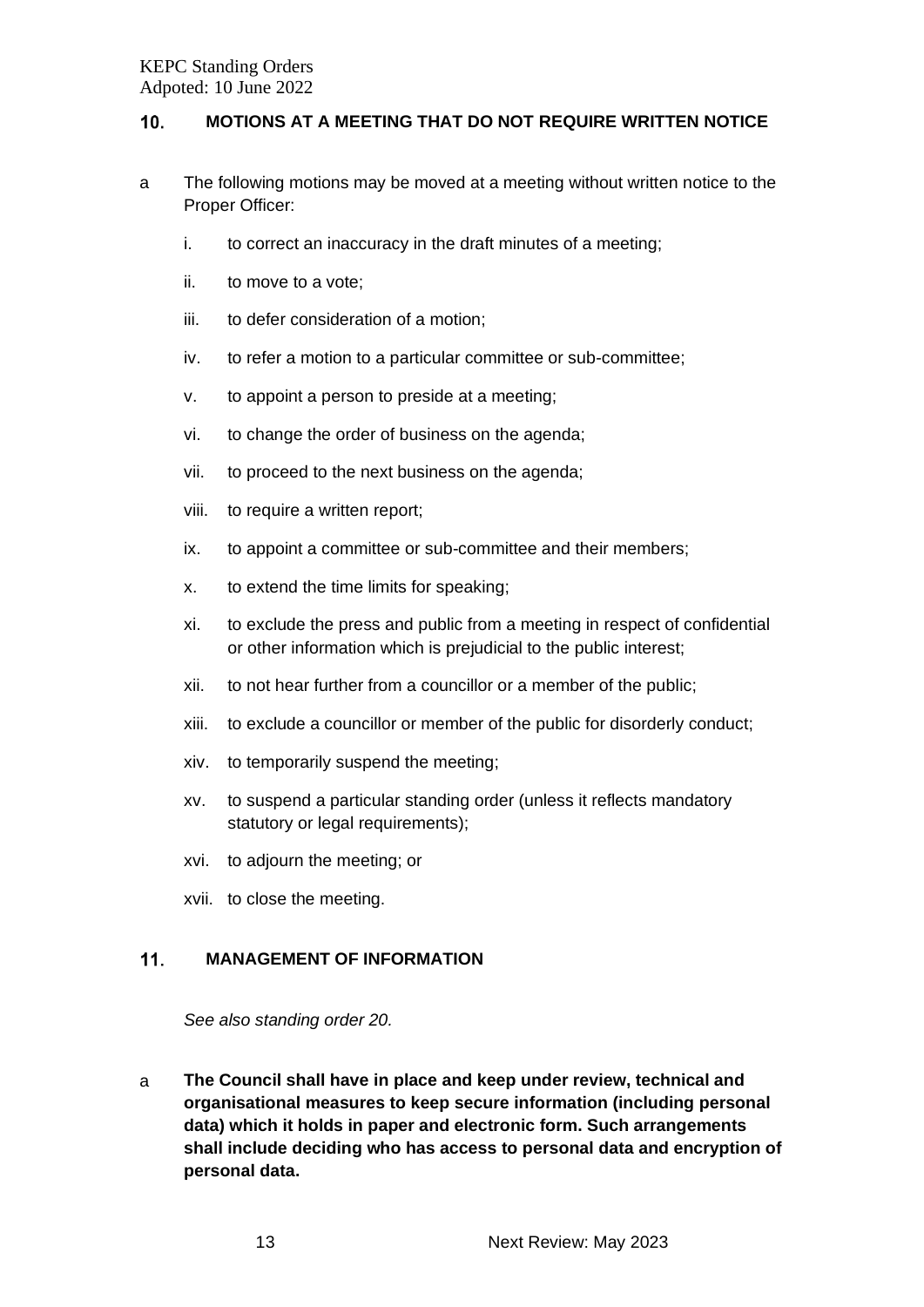- b **The Council shall have in place, and keep under review, policies for the retention and safe destruction of all information (including personal data) which it holds in paper and electronic form. The Council's retention policy shall confirm the period for which information (including personal data) shall be retained or if this is not possible the criteria used to determine that period (e.g. the Limitation Act 1980).**
- c **The agenda, papers that support the agenda and the minutes of a meeting shall not disclose or otherwise undermine confidential information or personal data without legal justification.**
- d **Councillors, staff, the Council's contractors and agents shall not disclose confidential information or personal data without legal justification.**

#### <span id="page-13-0"></span> $12.$ **DRAFT MINUTES**

| <b>Full Council meetings</b> |  |
|------------------------------|--|
| Committee meetings           |  |
| Sub-committee meetings       |  |

- a If the draft minutes of a preceding meeting have been served on councillors with the agenda to attend the meeting at which they are due to be approved for accuracy, they shall be taken as read.
- b There shall be no discussion about the draft minutes of a preceding meeting except in relation to their accuracy. A motion to correct an inaccuracy in the draft minutes shall be moved in accordance with standing order 10(a)(i).
- c The accuracy of draft minutes, including any amendment(s) made to them, shall be confirmed by resolution and shall be signed by the chairman of the meeting and stand as an accurate record of the meeting to which the minutes relate.
- d If the chairman of the meeting does not consider the minutes to be an accurate record of the meeting to which they relate, he shall sign the minutes and include a paragraph in the following terms or to the same effect:

"The chairman of this meeting does not believe that the minutes of the meeting of the ( ) held on [date] in respect of ( ) were a correct record but his view was not upheld by the meeting and the minutes are confirmed as an accurate record of the proceedings."

- e **If the Council's gross annual income or expenditure (whichever is**
- ● **higher) does not exceed £25,000, it shall publish draft minutes on a website which is publicly accessible and free of charge not later than**
- **one month after the meeting has taken place.**
	- f Subject to the publication of draft minutes in accordance with standing order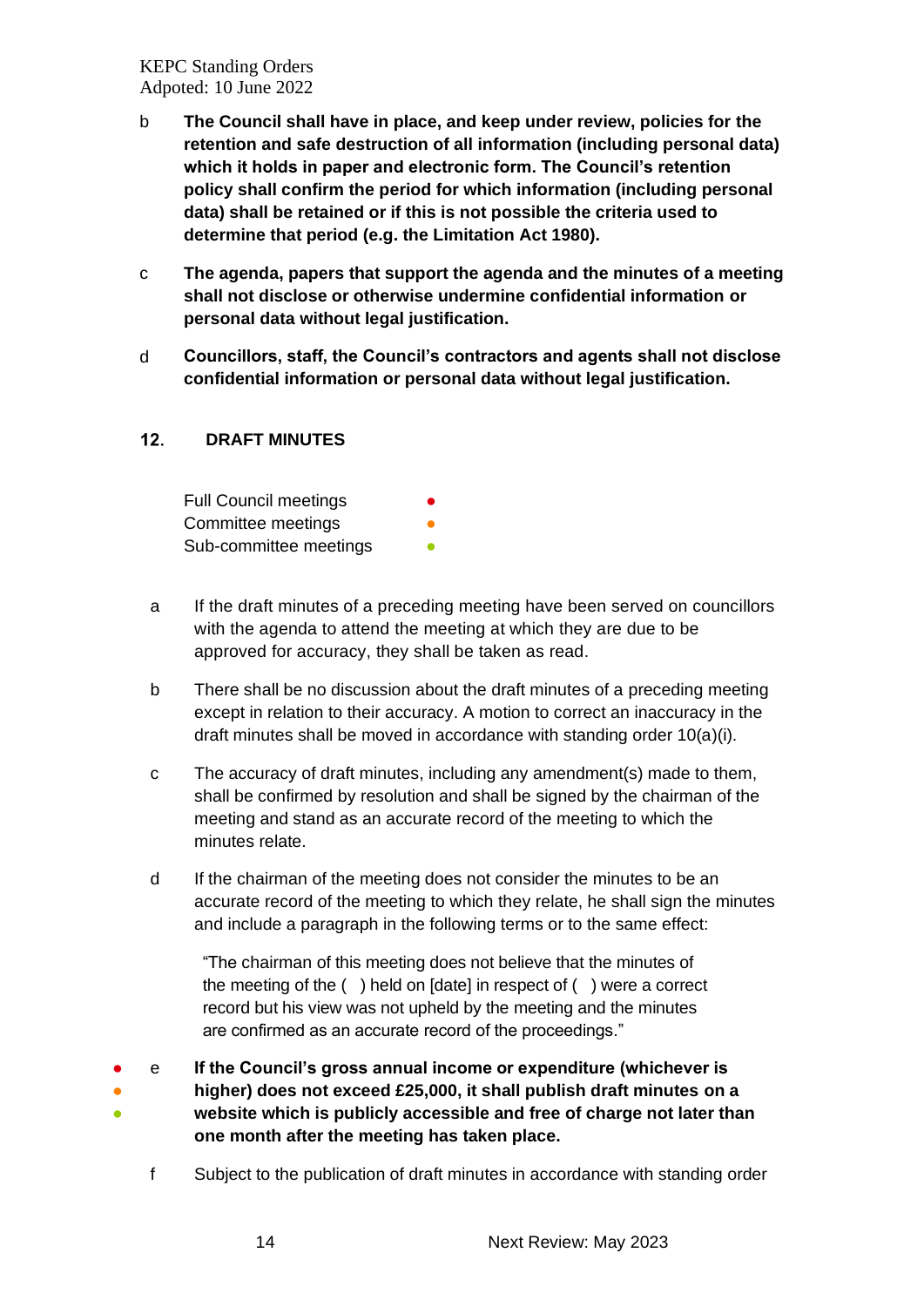12(e) and standing order 20(a) and following a resolution which confirms the accuracy of the minutes of a meeting, the draft minutes or recordings of the meeting for which approved minutes exist shall be destroyed.

#### <span id="page-14-0"></span> $13.$ **CODE OF CONDUCT AND DISPENSATIONS**

*See also standing order 3(u).*

- a All councillors and non-councillors with voting rights shall observe the code of conduct adopted by the Council.
- b Unless he has been granted a dispensation, a councillor or non-councillor with voting rights shall withdraw from a meeting when it is considering a matter in which he has a disclosable pecuniary interest. He may return to the meeting after it has considered the matter in which he had the interest.
- c Unless he has been granted a dispensation, a councillor or non-councillor with voting rights shall withdraw from a meeting when it is considering a matter in which he has another interest if so required by the Council's code of conduct. He may return to the meeting after it has considered the matter in which he had the interest.
- d **Dispensation requests shall be in writing and submitted to the Proper Officer** as soon as possible before the meeting, or failing that, at the start of the meeting for which the dispensation is required.
- e A decision as to whether to grant a dispensation shall be made [by a meeting of the Council, or committee or sub-committee for which the dispensation is required]and that decision is final.
- f A dispensation request shall confirm:
	- i. the description and the nature of the disclosable pecuniary interest or other interest to which the request for the dispensation relates;
	- ii. whether the dispensation is required to participate at a meeting in a discussion only or a discussion and a vote;
	- iii. the date of the meeting or the period (not exceeding four years) for which the dispensation is sought; and
	- iv. an explanation as to why the dispensation is sought.
- g Subject to standing orders 13(d) and (f), a dispensation request shall be considered [by the Proper Officer before the meeting or, if this is not possible, at the start of the meeting for which the dispensation is required] OR [at the beginning of the meeting of the Council, or committee or sub-committee for which the dispensation is required].

# **h A dispensation may be granted in accordance with standing order 13(e) if**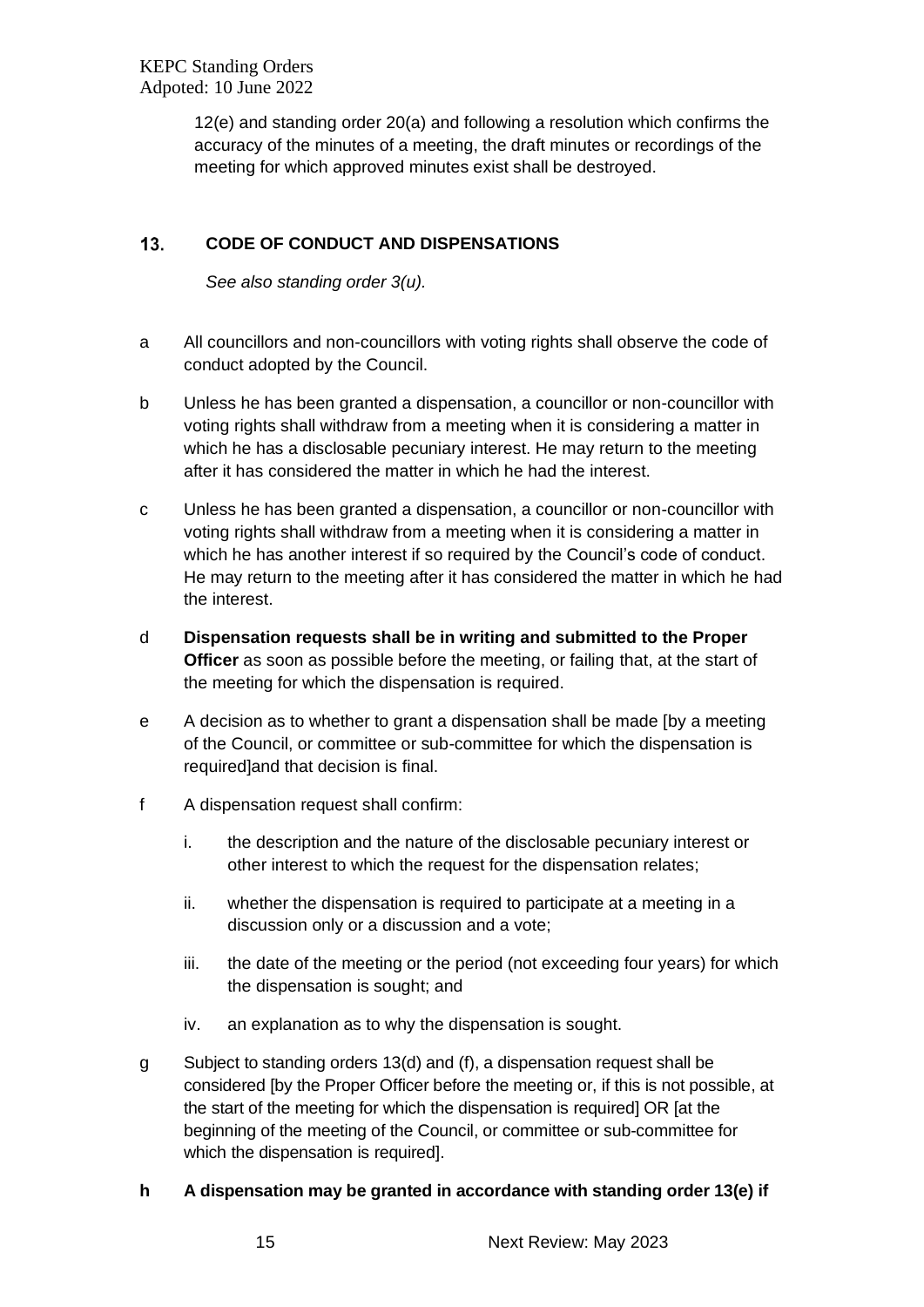**having regard to all relevant circumstances any of the following apply:**

- **i. without the dispensation the number of persons prohibited from participating in the particular business would be so great a proportion of the meeting transacting the business as to impede the transaction of the business;**
- **ii. granting the dispensation is in the interests of persons living in the Council's area; or**
- **iii. it is otherwise appropriate to grant a dispensation.**

#### <span id="page-15-0"></span> $14.$ **CODE OF CONDUCT COMPLAINTS**

- a Upon notification by the District or Unitary Council that it is dealing with a complaint that a councillor or non-councillor with voting rights has breached the Council's code of conduct, the Proper Officer shall, subject to standing order 11, report this to the Council.
- b Where the notification in standing order 14(a) relates to a complaint made by the Proper Officer, the Proper Officer shall notify the Chairman of Council of this fact, and the Chairman shall nominate another staff member to assume the duties of the Proper Officer in relation to the complaint until it has been determined and the Council has agreed what action, if any, to take in accordance with standing order 14(d).
- c The Council may:
	- i. provide information or evidence where such disclosure is necessary to investigate the complaint or is a legal requirement;
	- ii. seek information relevant to the complaint from the person or body with statutory responsibility for investigation of the matter;
- <span id="page-15-1"></span>d **Upon notification by the District or Unitary Council that a councillor or non-councillor with voting rights has breached the Council's code of conduct, the Council shall consider what, if any, action to take against him. Such action excludes disqualification or suspension from office.**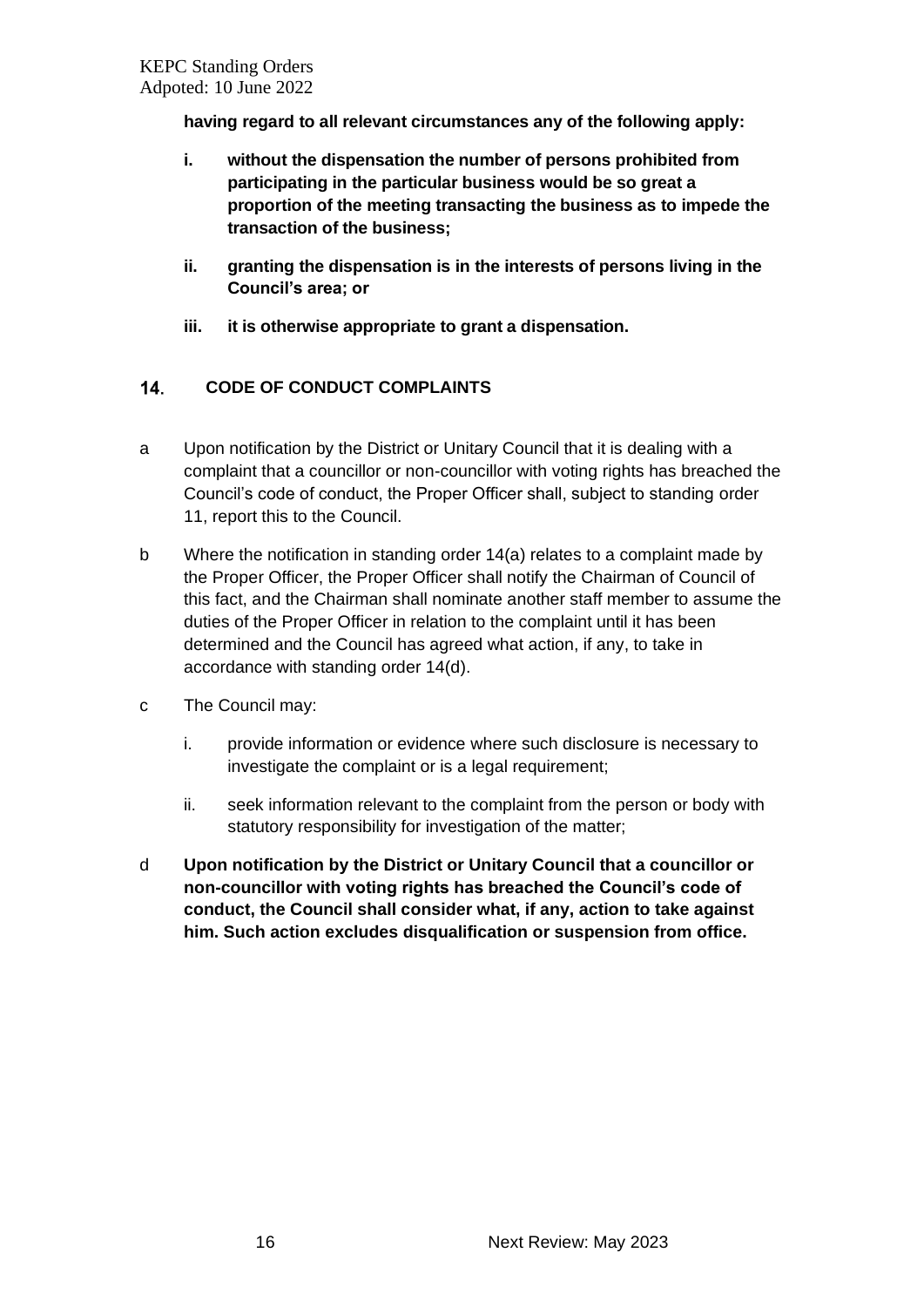#### $15.$ **PROPER OFFICER**

- a The Proper Officer shall be either (i) the clerk or (ii) other staff member(s) nominated by the Council to undertake the work of the Proper Officer when the Proper Officer is absent.
- b The Proper Officer shall:
	- i. **at least three clear days before a meeting of the council, a committee** or a sub-committee**,**
		- **serve on councillors by delivery or post at their residences or by email authenticated in such manner as the Proper Officer thinks fit, a signed summons confirming the time, place and the agenda (provided the councillor has consented to service by email), and**
		- **Provide, in a conspicuous place, public notice of the time, place and agenda (provided that the public notice with agenda of an extraordinary meeting of the Council convened by councillors is signed by them).**

*See standing order 3(b) for the meaning of clear days for a meeting of a full council and standing order 3(c) for the meaning of clear days for a meeting of a committee;*

- ii. subject to standing order 9, include on the agenda all motions in the order received unless a councillor has given written notice at least ( ) days before the meeting confirming his withdrawal of it;
- iii. **convene a meeting of the Council for the election of a new Chairman of the Council, occasioned by a casual vacancy in his office;**
- iv. **facilitate inspection of the minute book by local government electors;**
- v. **receive and retain copies of byelaws made by other local authorities;**
- vi. hold acceptance of office forms from councillors;
- vii. hold a copy of every councillor's register of interests;
- viii. assist with responding to requests made under freedom of information legislation and rights exercisable under data protection legislation, in accordance with the Council's relevant policies and procedures;
- ix. liaise, as appropriate, with the Council's Data Protection Officer (if there is one);
- x. receive and send general correspondence and notices on behalf of the Council except where there is a resolution to the contrary;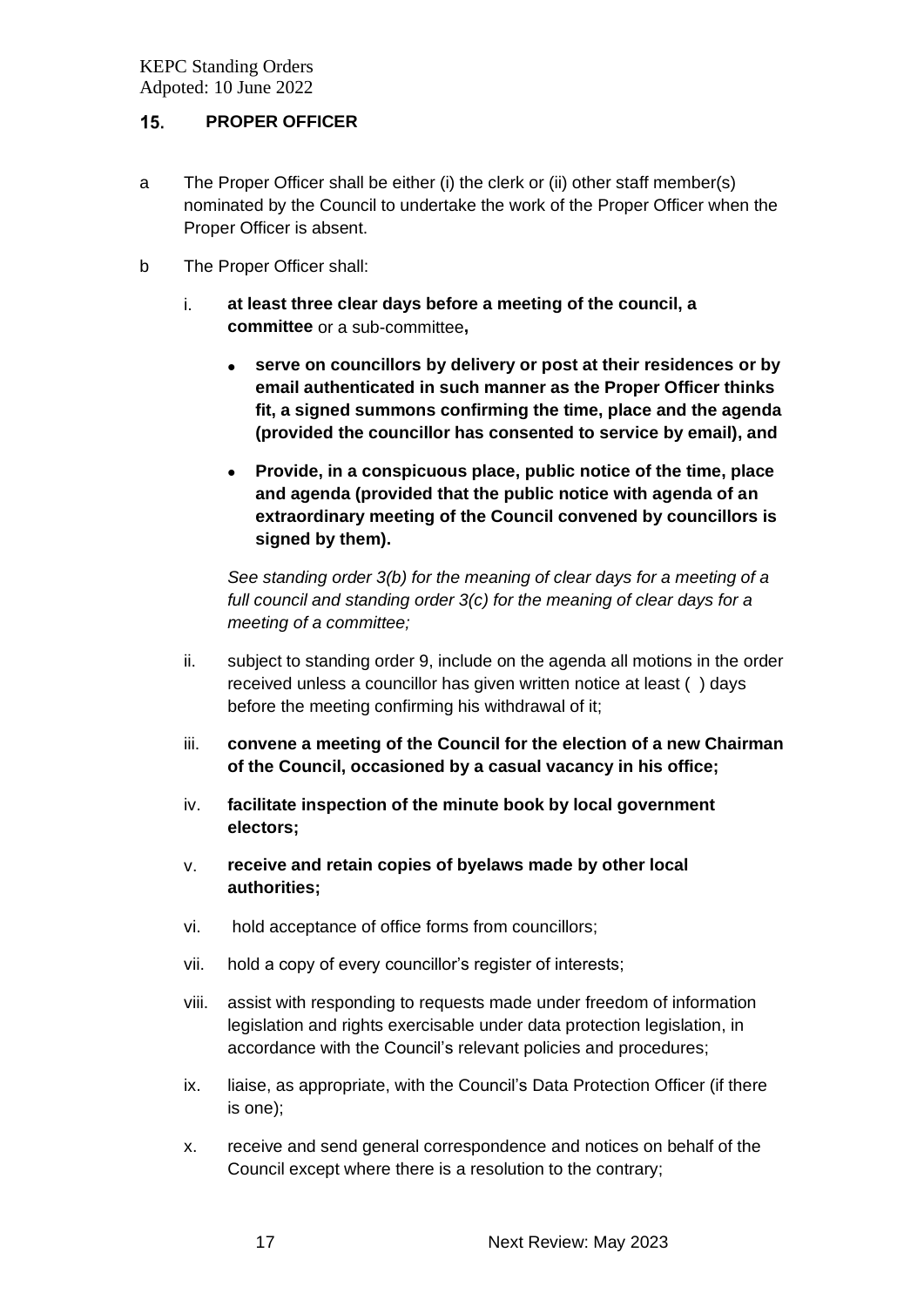- xi. assist in the organisation of, storage of, access to, security of and destruction of information held by the Council in paper and electronic form subject to the requirements of data protection and freedom of information legislation and other legitimate requirements (e.g. the Limitation Act 1980);
- xii. arrange for legal deeds to be executed; (*see also standing order 23);*
- xiii. arrange or manage the prompt authorisation, approval, and instruction regarding any payments to be made by the Council in accordance with its financial regulations;
- xiv. record every planning application notified to the Council and the Council's response to the local planning authority in a book for such purpose;
- xv. refer a planning application received by the Council to the [Chairman or in his absence the Vice-Chairman (if there is one) of the Council] OR [Chairman or in his absence Vice-Chairman (if there is one) of the ( ) Committee] within two working days of receipt to facilitate an extraordinary meeting if the nature of a planning application requires consideration before the next ordinary meeting of [the Council] OR [( ) committee];
- xvi. manage access to information about the Council via the publication scheme; and
- xvii. retain custody of the seal of the Council (if there is one) which shall not be used without a resolution to that effect. (s*ee also standing order 23).*

#### <span id="page-17-0"></span> $16.$ **RESPONSIBLE FINANCIAL OFFICER**

a The Council shall appoint appropriate staff member(s) to undertake the work of the Responsible Financial Officer when the Responsible Financial Officer is absent.

#### <span id="page-17-1"></span> $17.$ **ACCOUNTS AND ACCOUNTING STATEMENTS**

- a "Proper practices" in standing orders refer to the most recent version of "Governance and Accountability for Local Councils – a Practitioners' Guide".
- b All payments by the Council shall be authorised, approved and paid in accordance with the law, proper practices and the Council's financial regulations.
- c The Responsible Financial Officer shall supply to each councillor as soon as practicable after 30 June, 30 September and 31 December in each year a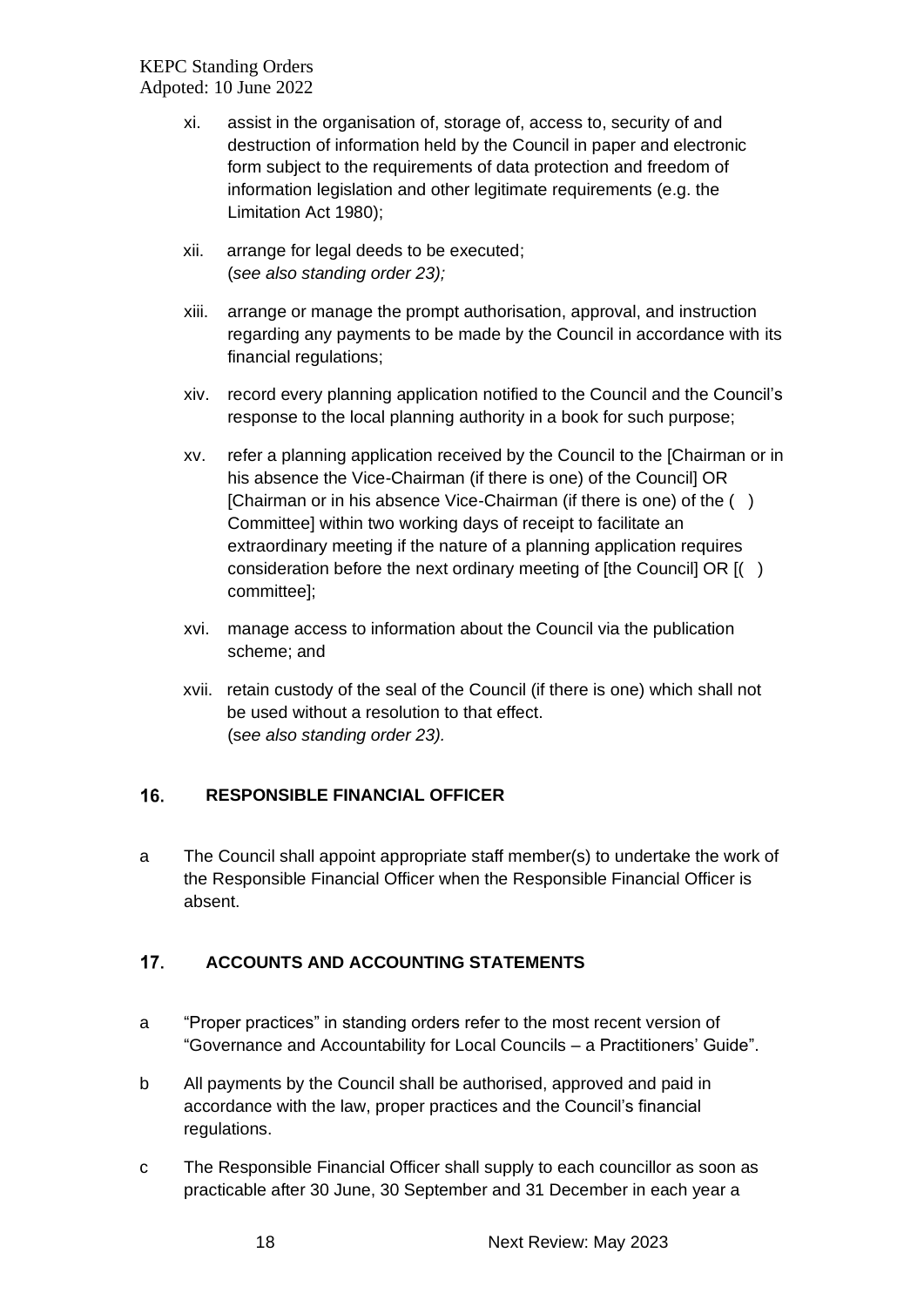statement to summarise:

- i. the Council's receipts and payments (or income and expenditure) for each quarter;
- ii. the Council's aggregate receipts and payments (or income and expenditure) for the year to date;
- iii. the balances held at the end of the quarter being reported and

which includes a comparison with the budget for the financial year and highlights any actual or potential overspends.

- d As soon as possible after the financial year end at 31 March, the Responsible Financial Officer shall provide:
	- i. each councillor with a statement summarising the Council's receipts and payments (or income and expenditure) for the last quarter and the year to date for information; and
	- ii. to the Council the accounting statements for the year in the form of Section 2 of the annual governance and accountability return, as required by proper practices, for consideration and approval.
- e The year-end accounting statements shall be prepared in accordance with proper practices and apply the form of accounts determined by the Council (receipts and payments, or income and expenditure) for the year to 31 March. A completed draft annual governance and accountability return shall be presented to all councillors at least 14 days prior to anticipated approval by the Council. The annual governance and accountability return of the Council, which is subject to external audit, including the annual governance statement, shall be presented to the Council for consideration and formal approval before 30 June.

#### <span id="page-18-0"></span>18. **FINANCIAL CONTROLS AND PROCUREMENT**

- a. The Council shall consider and approve financial regulations drawn up by the Responsible Financial Officer, which shall include detailed arrangements in respect of the following:
	- i. the keeping of accounting records and systems of internal controls;
	- ii. the assessment and management of financial risks faced by the Council;
	- iii. the work of the independent internal auditor in accordance with proper practices and the receipt of regular reports from the internal auditor, which shall be required at least annually;
	- iv. the inspection and copying by councillors and local electors of the Council's accounts and/or orders of payments; and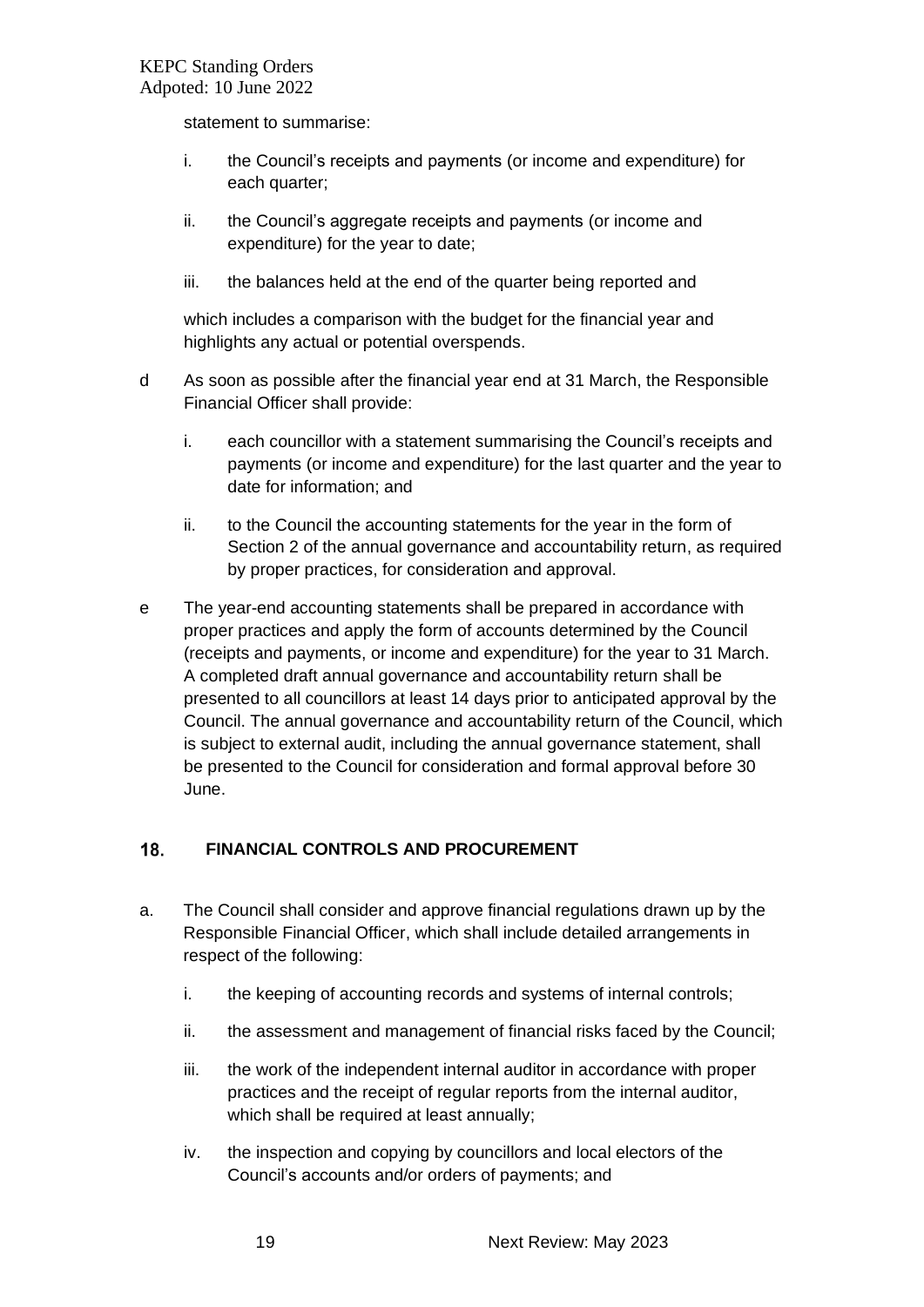- v. whether contracts with an estimated value below **£25,000** due to special circumstances are exempt from a tendering process or procurement exercise.
- b. Financial regulations shall be reviewed regularly and at least annually for fitness of purpose.
- c. **A public contract regulated by the Public Contracts Regulations 2015 with an estimated value in excess of £25,000 but less than the relevant thresholds referred to in standing order 18(f) is subject to the "light touch" arrangements under Regulations 109-114 of the Public Contracts Regulations 2015 unless it proposes to use an existing list of approved suppliers (framework agreement).**
- d. Subject to additional requirements in the financial regulations of the Council, the tender process for contracts for the supply of goods, materials, services or the execution of works shall include, as a minimum, the following steps:
	- i. a specification for the goods, materials, services or the execution of works shall be drawn up;
	- ii. an invitation to tender shall be drawn up to confirm (i) the Council's specification (ii) the time, date and address for the submission of tenders (iii) the date of the Council's written response to the tender and (iv) the prohibition on prospective contractors contacting councillors or staff to encourage or support their tender outside the prescribed process;
	- iii. the invitation to tender shall be advertised in a local newspaper and in any other manner that is appropriate;
	- iv. tenders are to be submitted in writing in a sealed marked envelope addressed to the Proper Officer;
	- v. tenders shall be opened by the Proper Officer in the presence of at least one councillor after the deadline for submission of tenders has passed;
	- vi. tenders are to be reported to and considered by the appropriate meeting of the Council or a committee or sub-committee with delegated responsibility.
- e. Neither the Council, nor a committee or a sub-committee with delegated responsibility for considering tenders, is bound to accept the lowest value tender.
	- f. **Where the value of a contract is likely to exceed the threshold specified by the Office of Government Commerce from time to time, the Council must consider whether the Public Contracts Regulations 2015 or the Utilities Contracts Regulations 2016 apply to the contract and, if either of those Regulations apply, the Council must comply with procurement rules. NALC's procurement guidance contains further details.**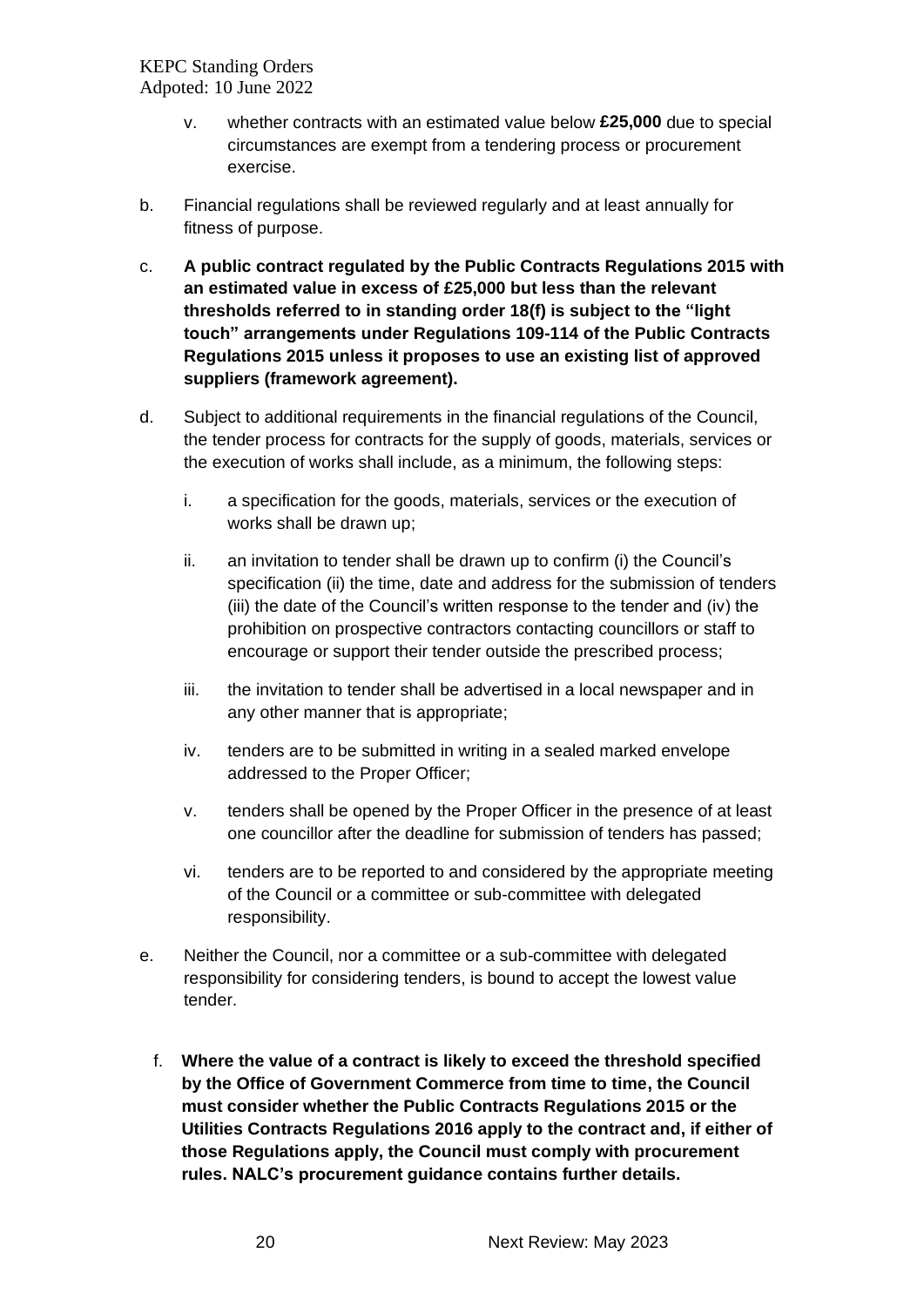#### <span id="page-20-0"></span>19. **HANDLING STAFF MATTERS**

- a A matter personal to a member of staff that is being considered by a meeting of Councilis subject to standing order 11.
- b Subject to the Council's policy regarding absences from work, the Council's most senior member of staff shall notify the chairman or, if he is not available, the vice-chairman (if there is one) of absence occasioned by illness or other reason and that person shall report such absence to the council at its next meeting.
- c The chairman of the council or in his absence, the vice-chairman shall upon a resolution conduct a review of the performance and annual appraisal of the work of the clerk. The reviews and appraisal shall be reported in writing and are subject to approval by resolution by the council.
- d Subject to the Council's policy regarding the handling of grievance matters, the Council's most senior member of staff (or other members of staff) shall contact the chairman of the council or in his absence, the vice-chairman of the Council in respect of an informal or formal grievance matter, and this matter shall be reported back and progressed by resolution of the council.
- e Subject to the Council's policy regarding the handling of grievance matters, if an informal or formal grievance matter raised by the Clerk relates to the chairman or vice-chairman of the Council, this shall be communicated to another member the council, which shall be reported back and progressed by resolution of the council.
- f Any persons responsible for all or part of the management of staff shall treat as confidential the written records of all meetings relating to their performance, capabilities, grievance or disciplinary matters.
- g In accordance with standing order 11(a), persons with line management responsibilities shall have access to staff records referred to in standing order 19(f).

#### <span id="page-20-1"></span> $20.$ **RESPONSIBILITIES TO PROVIDE INFORMATION**

*See also standing order 21.*

- a **In accordance with freedom of information legislation, the Council shall publish information in accordance with its publication scheme and respond to requests for information held by the Council.**
- b. [*If gross annual income or expenditure (whichever is higher) does not exceed £25,000*] **The Council shall publish information in accordance with the requirements of the Smaller Authorities (Transparency Requirements) (England) Regulations 2015.**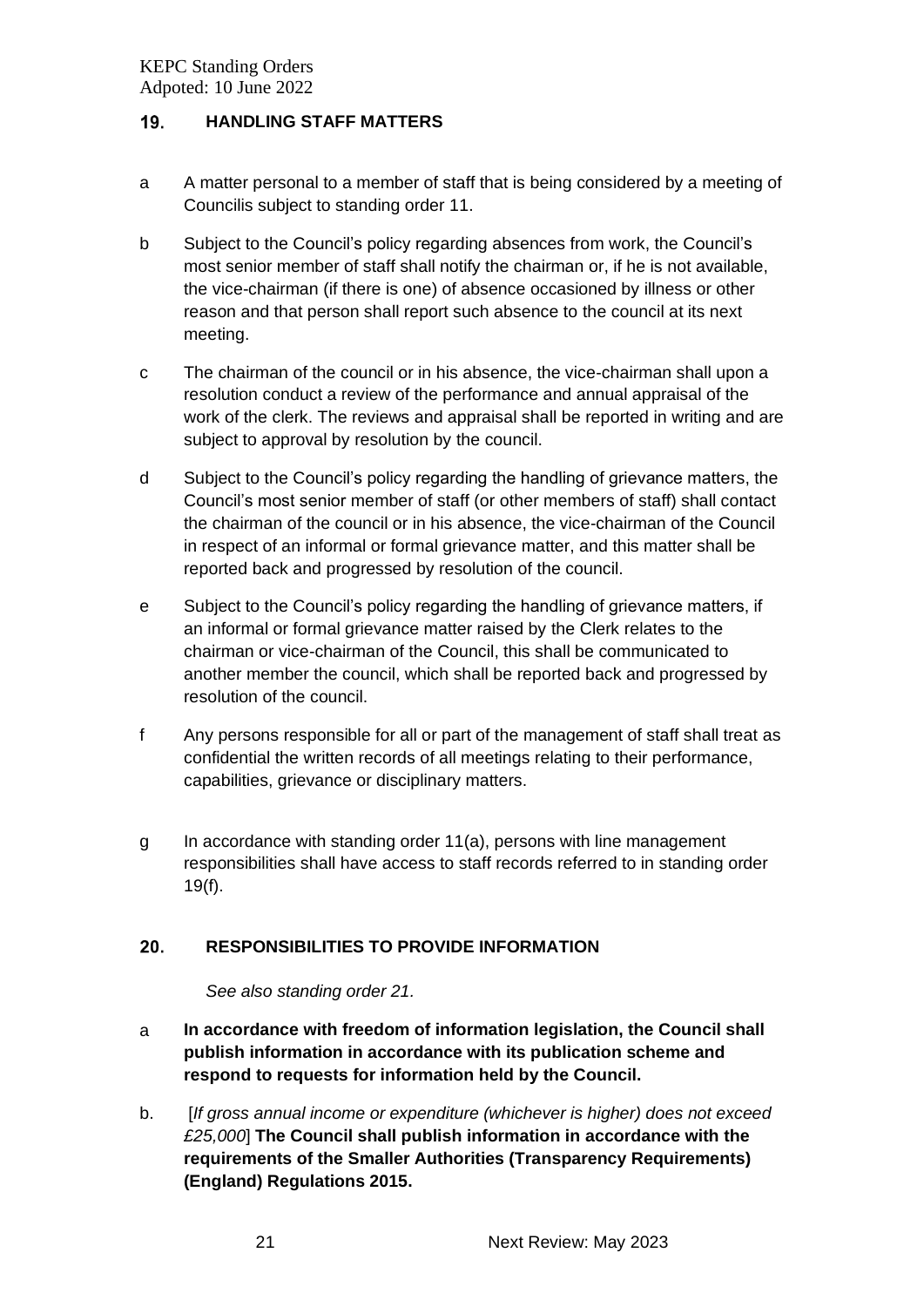OR

[*If gross annual income or expenditure (whichever is the higher) exceeds £200,000*] **The Council, shall publish information in accordance with the requirements of the Local Government (Transparency Requirements) (England) Regulations 2015**.

#### <span id="page-21-0"></span> $21.$ **RESPONSIBILITIES UNDER DATA PROTECTION LEGISLATION**

(Below is not an exclusive list).

*See also standing order 11.*

- a The Council may appoint a Data Protection Officer.
- b **The Council shall have policies and procedures in place to respond to an individual exercising statutory rights concerning his personal data.**
- c **The Council shall have a written policy in place for responding to and managing a personal data breach.**
- d **The Council shall keep a record of all personal data breaches comprising the facts relating to the personal data breach, its effects and the remedial action taken.**
- e **The Council shall ensure that information communicated in its privacy notice(s) is in an easily accessible and available form and kept up to date.**
- f **The Council shall maintain a written record of its processing activities.**

#### <span id="page-21-1"></span> $22.$ **RELATIONS WITH THE PRESS/MEDIA**

a Requests from the press or other media for an oral or written comment or statement from the Council, its councillors or staff shall be handled in accordance with the Council's policy in respect of dealing with the press and/or other media.

#### <span id="page-21-2"></span>23. **EXECUTION AND SEALING OF LEGAL DEEDS**

*See also standing orders 15(b)(xii) and (xvii).*

- a A legal deed shall not be executed on behalf of the Council unless authorised by a resolution.
- b **[Subject to standing order 23(a), the Council's common seal shall alone be used for sealing a deed required by law. It shall be applied by the**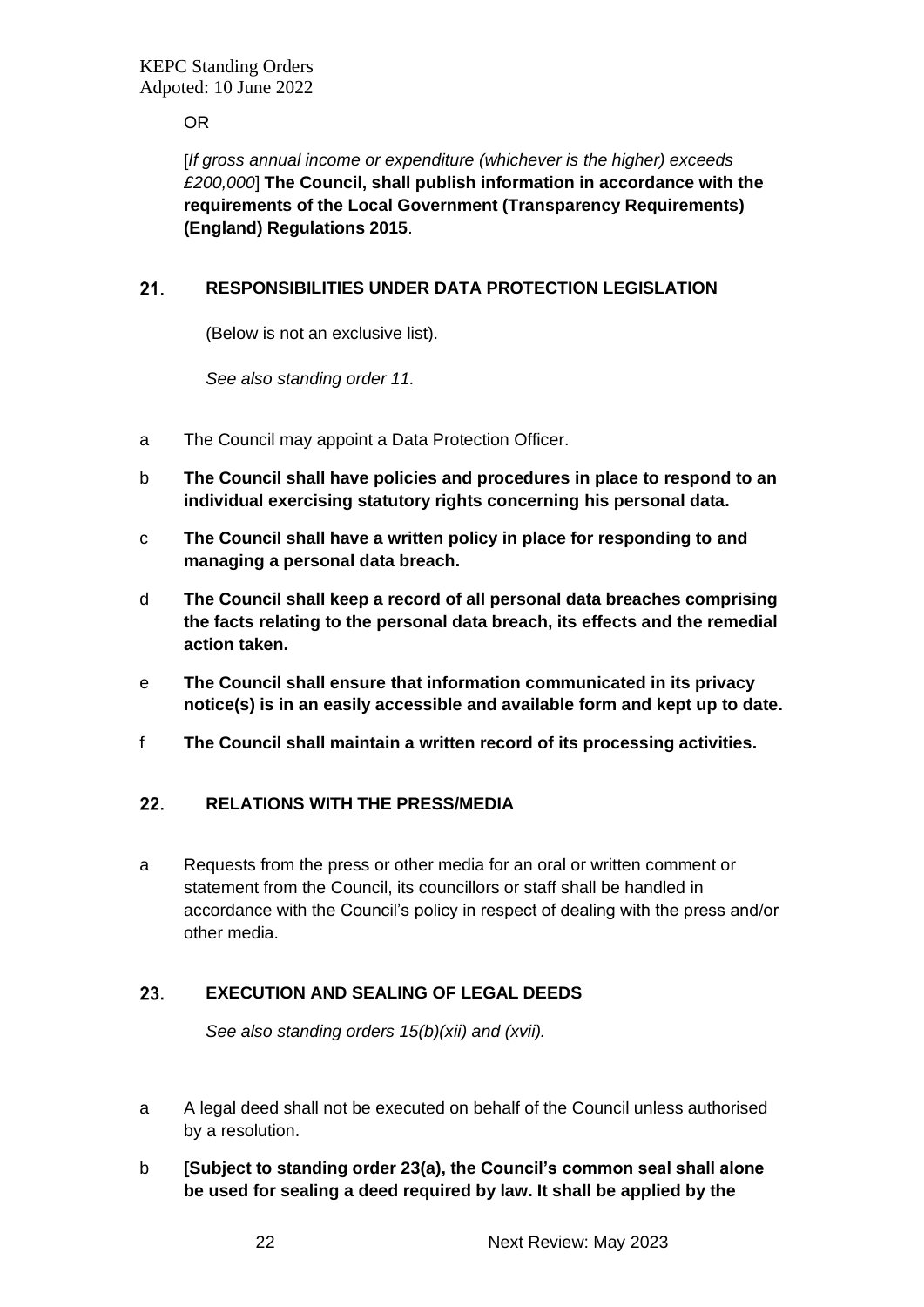# **Proper Officer in the presence of two councillors who shall sign the deed as witnesses.]**

*The above is applicable to a Council with a common seal.*

OR

**[Subject to standing order 23(a), any two councillors may sign, on behalf of the Council, any deed required by law and the Proper Officer shall witness their signatures.]** 

*The above is applicable to a Council without a common seal.*

#### <span id="page-22-0"></span>24. **COMMUNICATING WITH DISTRICT AND COUNTY OR UNITARY COUNCILLORS**

- a An invitation to attend a meeting of the Council shall be sent, together with the agenda, to the ward councillor(s) of the District and County Council OR Unitary Council representing the area of the Council.
- b Unless the Council determines otherwise, a copy of each letter sent to the District and County Council OR Unitary Council shall be sent to the ward councillor(s) representing the area of the Council.

#### <span id="page-22-1"></span>25. **RESTRICTIONS ON COUNCILLOR ACTIVITIES**

- a. Unless duly authorised no councillor shall:
	- i. inspect any land and/or premises which the Council has a right or duty to inspect; or
	- ii. issue orders, instructions or directions.

#### <span id="page-22-2"></span>26. **STANDING ORDERS GENERALLY**

- a All or part of a standing order, except one that incorporates mandatory statutory or legal requirements, may be suspended by resolution in relation to the consideration of an item on the agenda for a meeting.
- b A motion to add to or vary or revoke one or more of the Council's standing orders, except one that incorporates mandatory statutory or legal requirements, shall be proposed by a special motion, the written notice by at least () councillors to be given to the Proper Officer in accordance with standing order 9.
- c The Proper Officer shall provide a copy of the Council's standing orders to a councillor as soon as possible.